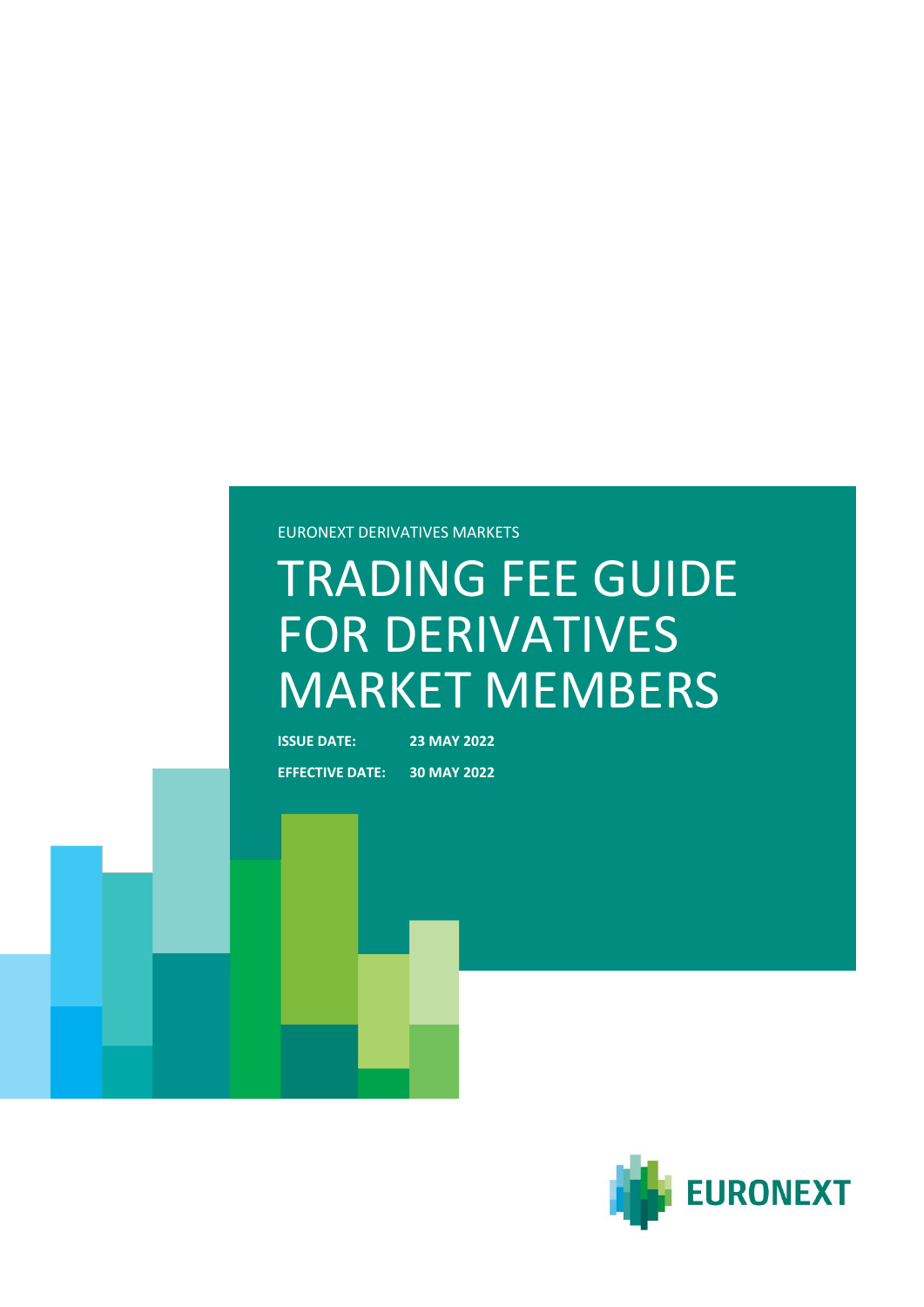# **CONTENTS**

| 1.   |  |
|------|--|
| 1.1  |  |
| 1.2  |  |
| 1.3  |  |
| 1.4  |  |
| 2.   |  |
| 2.1  |  |
| 2.2  |  |
| 2.3  |  |
| 2.4  |  |
| 3.   |  |
| 3.1  |  |
| 3.2  |  |
| 3.3  |  |
| 3.4  |  |
| 3.5  |  |
| 3.6  |  |
| 4.   |  |
| 4.1  |  |
| 4.2  |  |
| 4.3  |  |
| 4.4  |  |
| 4.5  |  |
| 4.6  |  |
| 4.7  |  |
| 4.8  |  |
| 4.9  |  |
| 4.10 |  |
| 4.11 |  |
| 4.12 |  |
| 4.13 |  |

# **CHANGES FROM THE PREVIOUS EDITION**

| <b>PAGE</b>   | <b>ADDITIONS AND/OR CHANGES</b>      |
|---------------|--------------------------------------|
| Pages $18,36$ | CAC 40 <sup>®</sup> ESG Index Future |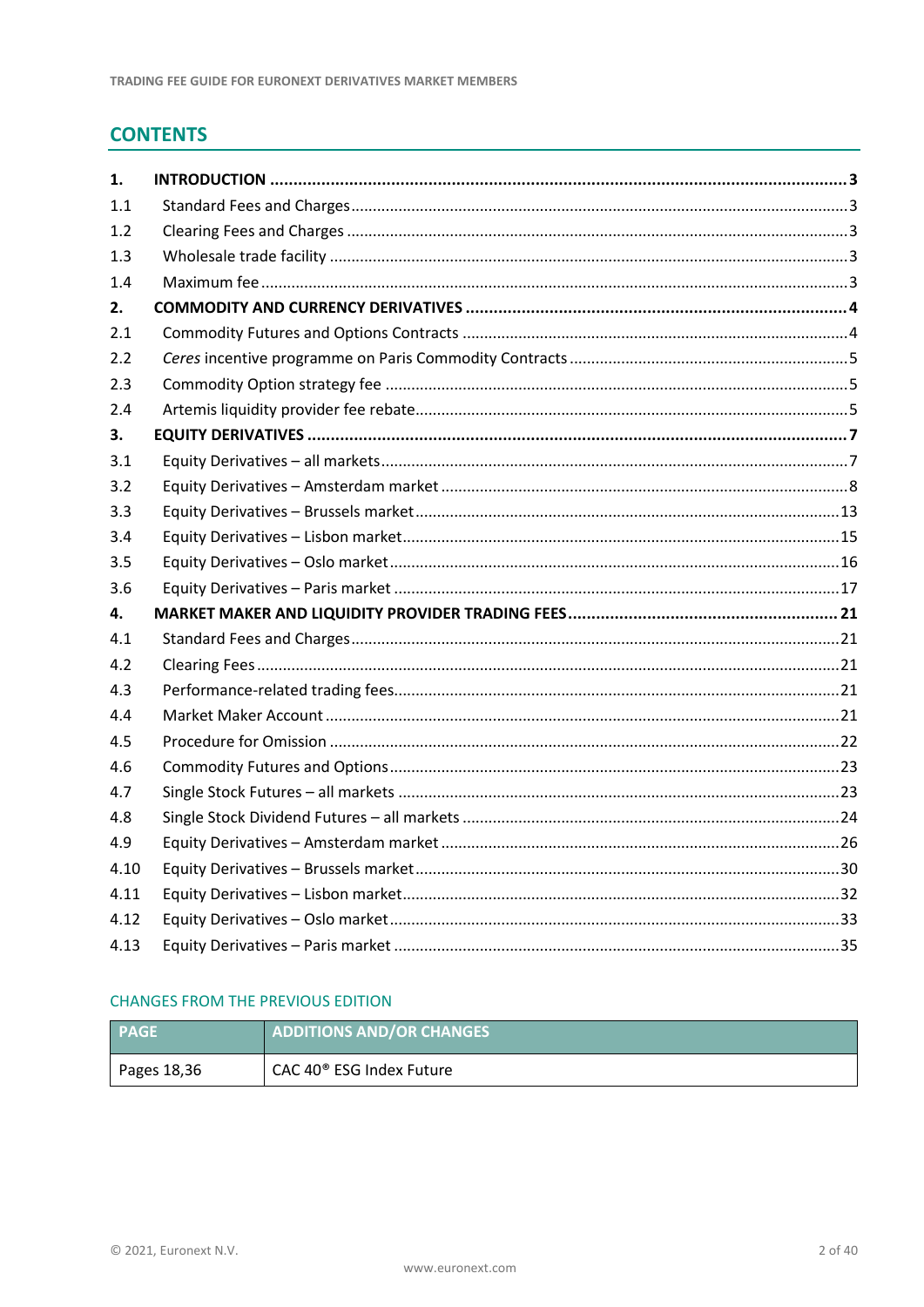# <span id="page-2-0"></span>**1. INTRODUCTION**

## <span id="page-2-1"></span>**1.1 STANDARD FEES AND CHARGES**

This publication sets out the subscriptions, standard fees and charges for products and services available on Euronext's Derivatives Markets. These may be subject to change during the course of the year. All cleared contracts are booked onto one of the accounts of the assigned member. The assigned member will be charged a trading fee for those contracts, based on, inter alia, the product, the account type and the role of the member.

## <span id="page-2-2"></span>**1.2 CLEARING FEES AND CHARGES**

Our derivatives markets are cleared by LCH S.A.

For questions about clearing fees related to products traded on the Amsterdam, Brussels, Lisbon, Oslo and Paris derivatives markets, please contact LCH S.A. at [www.lch.com.](http://www.lch.com/)

#### <span id="page-2-3"></span>**1.3 WHOLESALE TRADE FACILITY**

The wholesale trade facility comprises a diverse set of trade types: Against Actual Facility, Exchange for Swap, Large-in-Scale Trade Facility and Request for Cross Facility. Not all facilities are available for all products: the Against Actual Facility and Exchange for Swap are not available for Financial Derivatives. Annex 1 of the Trading Procedures shows which facilities are available for which products. The Central Order Book fees also apply to trades executed via one of the wholesale facilities unless otherwise specified.

#### <span id="page-2-4"></span>**1.4 MAXIMUM FEE**

For some products a maximum fee per order or a maximum fee per posting is applied.

The maximum fee per order is applied to trades that are traded on the same date, are booked on the account of the same member, have the same trading symbol (contract code), have the same account type (Client, House or Market Maker), have the same Position Account, have the same Customer Reference.

The maximum fee per posting is applied per individual posting. The posting of a trade leg is the process by which the Clearing Member registers a trade leg, or a part of a trade leg, either for its own account or for a third party account, on one of the Position Accounts opened in the Clearing Member's name in the Clearing System.

There are two different maximum fees for Large-in-Scale packages:

- At transaction level (potentially multiple instruments in the case of Strategy/Package and multiple counterparts): The maximum fee order is applied to trades that: are traded on the same date, are booked on the account of the same member, have the same trading symbol (contract code), have the same account type (Client, House or Market Maker), have the same Position Account, have the same Wholesale Transaction ID, have the same Customer Reference.
- At individual posting i.e. Instrument symbol (for a package: at leg component level): The maximum fee per posting is applied per individual posting. The posting of a trade leg is the process by which the Clearing Member registers a trade leg, or a part of a trade leg, either for its own account or for a third party account, on one of the Position Accounts opened in the Clearing Member's name in the Clearing System.

If you have any questions concerning the content of this guide or would like further information on Euronext Derivatives Market services, please contact your local relationship manager on [clientsupport@euronext.com.](mailto:clientsupport@euronext.com)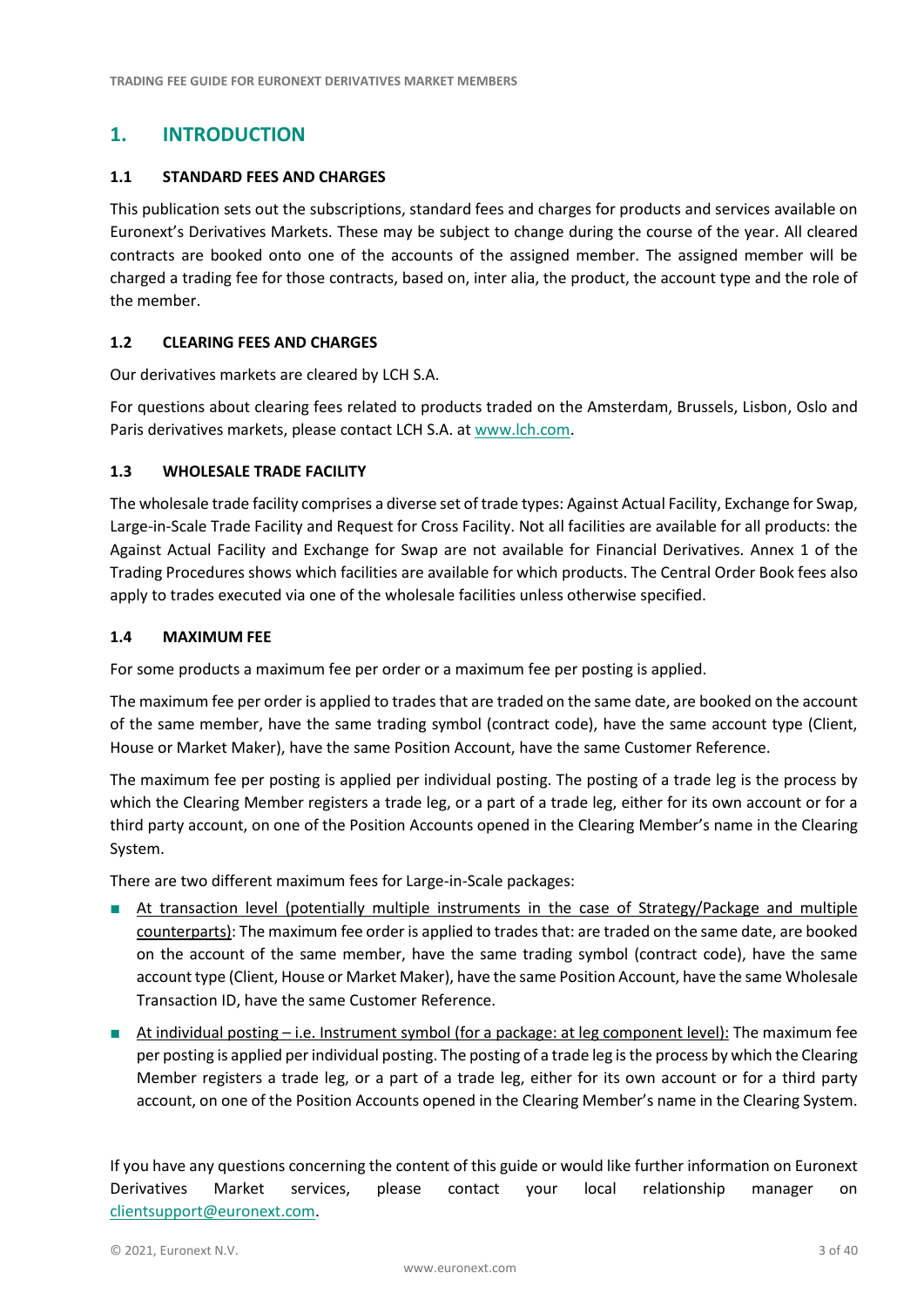# <span id="page-3-0"></span>**2. COMMODITY AND CURRENCY DERIVATIVES**

#### <span id="page-3-1"></span>**2.1 COMMODITY FUTURES AND OPTIONS CONTRACTS**

This section sets out the fees for Euronext's commodity derivatives products available via the central order book.

- Agricultural contracts
	- Milling Wheat
	- Durum Wheat
	- Corn
	- Rapeseed
	- Rapeseed Meal
	- Rapeseed Oil
	- Skimmed Milk Powder
	- Unsalted Lactic Butter
	- Sweet Whey Food Grade Powder
	- Residential Wood Pellets

All fees are expressed in  $€$  (Euros) per lot per side.

#### ■ Agricultural contracts:

| <b>FUTURES AND OPTIONS CONTRACT</b>                                                                                                                                                          | TRADING |
|----------------------------------------------------------------------------------------------------------------------------------------------------------------------------------------------|---------|
| Futures - Milling Wheat, Durum Wheat, Rapeseed, Rapeseed Meal, Rapeseed Oil,<br>Corn, Skimmed Milk Powder, Unsalted Lactic Butter, Sweet Whey Food Grade<br>Powder, Residential Wood Pellets | €0.25   |
| Options - Milling Wheat, Rapeseed, Rapeseed Meal, Rapeseed Oil, Corn                                                                                                                         | €0.25   |

| <b>FUTURES CONTRACT - WHOLESALE TRADES</b>                           | <b>TRADING</b> |
|----------------------------------------------------------------------|----------------|
| Exchange for Swaps, Against Actuals, Exchange of Options for Options | €0.25          |

## **Notes:**

Milling Wheat, Rapeseed, Corn, Dairy and Residential Wood Pellets contracts are often settled using "alternative delivery procedures" – see contract terms for further details.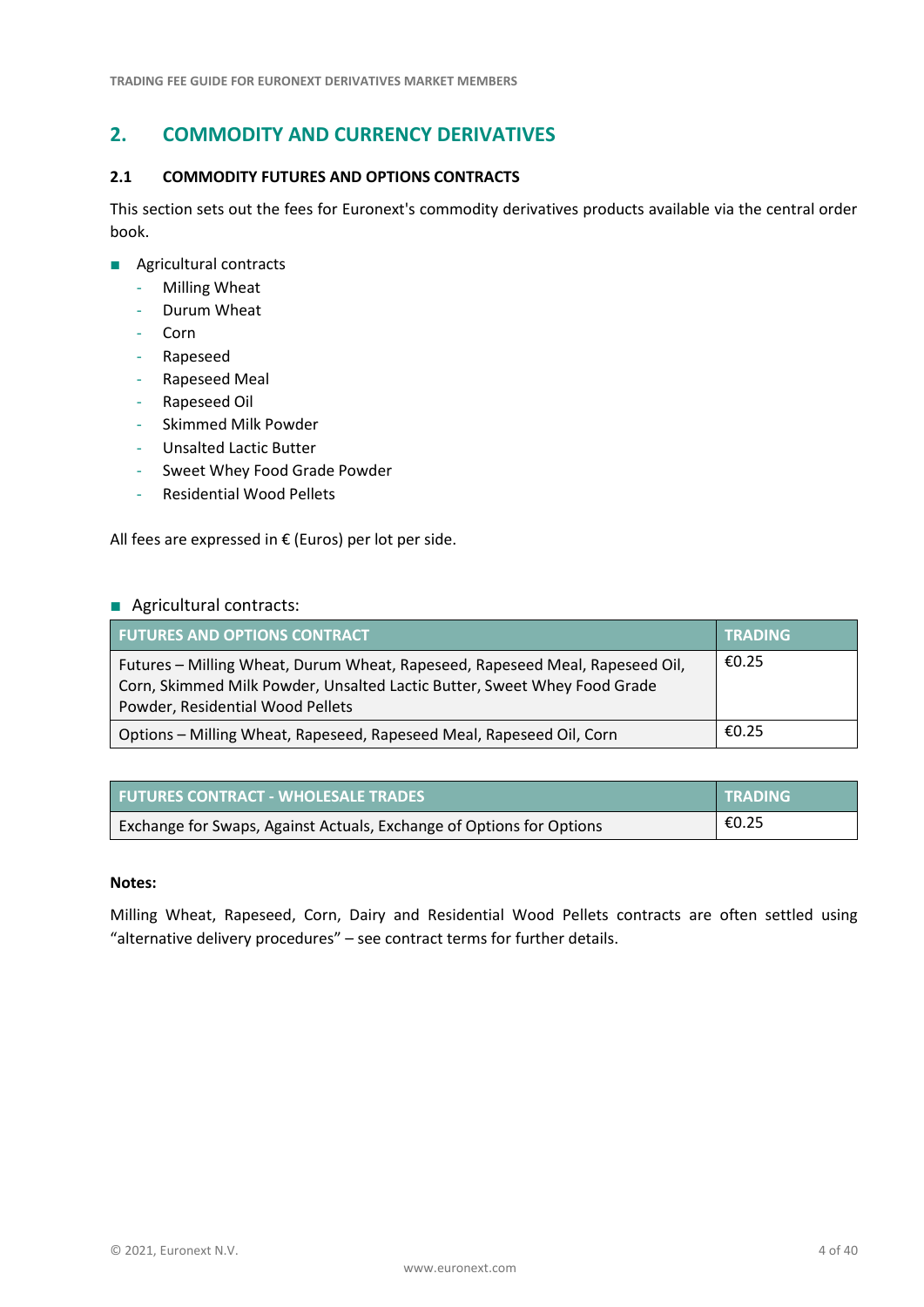## <span id="page-4-0"></span>**2.2** *CERES* **INCENTIVE PROGRAMME ON PARIS COMMODITY CONTRACTS**

The details of the *Ceres* incentive programme on milling wheat, corn, rapeseed, rapeseed oil, rapeseed meal and residential wood pellets commodity derivatives contracts are as follows:

- 36-month *Ceres* programme, launched 2 January 2019;
- Open to all NEW proprietary traders;
- **Applicable to both Paris Commodities Futures and Options commodity contracts;**
- **E** All NEW traders registered in 2020 (never previously registered in a New Market Participant (NMP) programme) are charged a trading fee of €0.09/contract;
- All registered in 2019 transfer into a higher trading fee bracket of €0.11/contract for products already traded in the program but €0.09/contract for any new product they trade;
- All registered in 2018 transfer into a higher trading fee bracket of €0.14/contract.
- **EXECUTE:** All registered NMPs registering for new products are considered for this product as NEW and charged a trading fee of €0.09/lot the first year.

## <span id="page-4-1"></span>**2.3 COMMODITY OPTION STRATEGY FEE**

All option strategy legs benefit from a dedicated trading fee at €0.165.

The term "leg" is used to define one of the components of the option strategy. As an example, a butterfly strategy is composed of 3 strikes but 4 legs.

## <span id="page-4-2"></span>**2.4 ARTEMIS LIQUIDITY PROVIDER FEE REBATE**

The Artemis proprietary trading programme is available for participants to join for either commodity future contracts, or commodity options contracts, but not both.

Participants in the Artemis proprietary trading programme for commodity futures contracts will receive a monthly rebate on their exchange trading fees for all commodity futures contract trades above a threshold of 50,000 lots per month, according to the following scale:

| <b>MONTHLY VOLUME</b><br><b>SUPERIOR TO</b> | <b>MONTHLY VOLUME</b><br><b>INFERIOR TO</b> | <b>THRESHOLD TRADING FEE</b> |
|---------------------------------------------|---------------------------------------------|------------------------------|
| 0                                           | 50,001                                      | €0.25                        |
| 50,000                                      | 100,001                                     | €0.23                        |
| 100,000                                     | 150,001                                     | €0.20                        |
| 150,000                                     | 200,001                                     | €0.18                        |
| 200,000                                     | 250,001                                     | €0.15                        |
| 250,000                                     | 300,001                                     | £0.13                        |
| 300,000                                     |                                             | € $0.10$                     |

**EXECUTE:** Participants reaching a threshold will be rebated on the basis of the trading fee for each lot of the given threshold (e.g.  $\epsilon$ 0.25 trading fee for the first 50,000 lots, then  $\epsilon$ 0.23 trading fee for any additional lot under 100,000 lots, and €0.20 trading fee additional lots under 150,000 lots etc).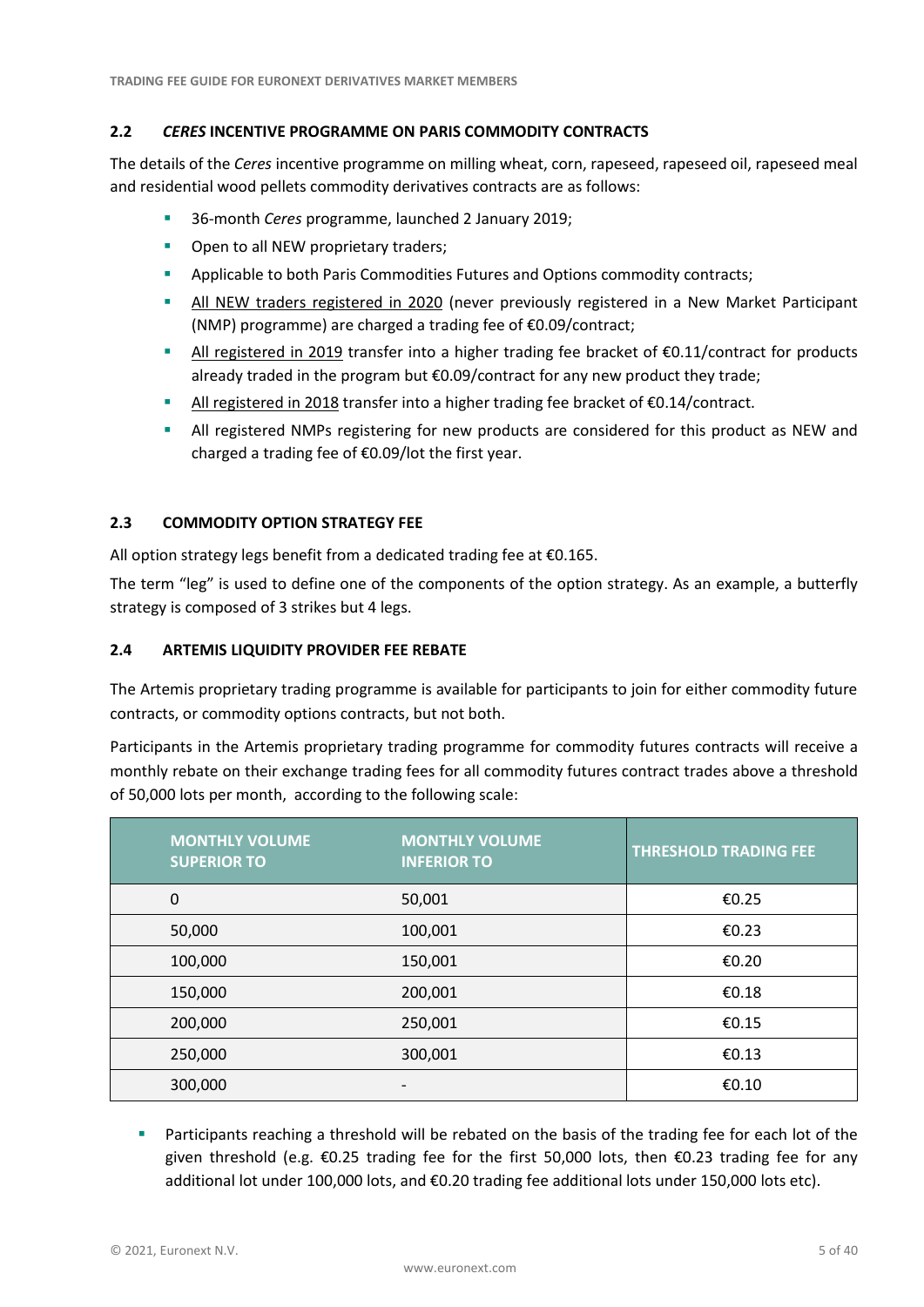- **•** Volumes from the Ceres incentive programme are not counted when determining the monthly volumes of a participant.
- **EXTERNITHENT Participants in the Artemis programme will be required to flag all relevant orders and quotes on the** Euronext Order Entry systems with the proper flag as specified by Euronext.
- **•** The Artemis programme is open to any proprietary member or non-member firm. Firms wishing to participate in the Artemis programme will enter into a tripartite arrangement with Euronext and the Member intermediary, under the responsibility of the Member.
- The procedure for misflags is described in the "Procedure for Omission" section of this document.

Participants in the Artemis proprietary trading programme for commodity options contracts will receive a monthly rebate on their exchange trading fees for all commodity futures contract trades above a threshold of 2,500 lots per month. There is also additional support in addressing the delta hedge of commodity options users. An additional incentive for option liquidity providers is to grant the same level of rebate for futures as the one granted for options, capped to the option volumes. Artemis for options is separate and noncumulative with any other commodity pricing programme. according to the following scale:

| <b>MONTHLY VOLUME</b><br><b>SUPERIOR TO</b> | <b>MONTHLY VOLUME</b><br><b>INFERIOR TO</b> | <b>THRESHOLD TRADING FEE</b> |
|---------------------------------------------|---------------------------------------------|------------------------------|
| $\mathbf 0$                                 | 2,501                                       | €0.25                        |
| 2,501                                       | 5,001                                       | €0.23                        |
| 5,001                                       | 7,501                                       | €0.20                        |
| 7,501                                       | 10,001                                      | €0.18                        |
| 10,001                                      | 12,501                                      | €0.15                        |
| 12,501                                      | 15,001                                      | €0.13                        |
| 15,001                                      |                                             | €0.10                        |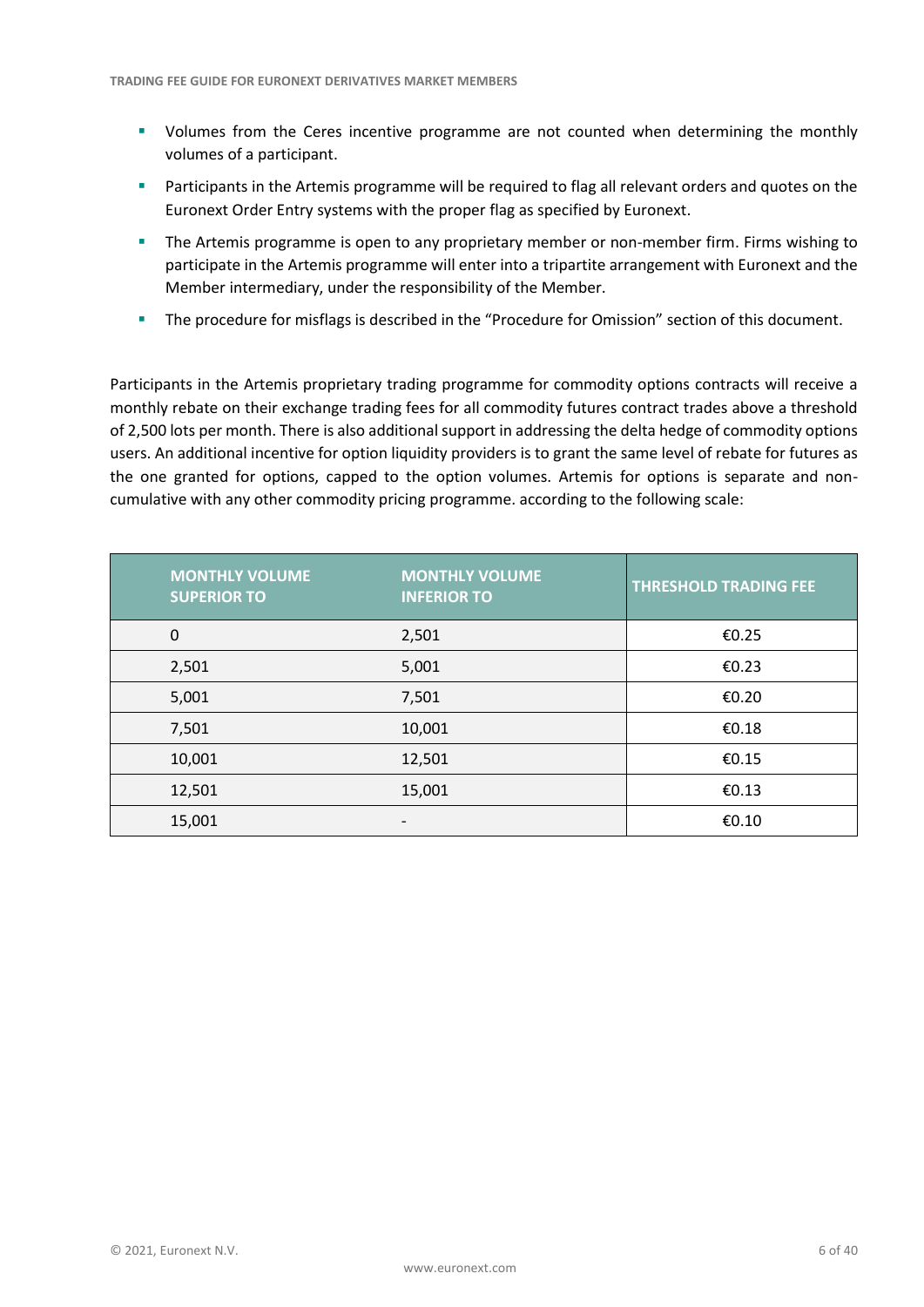# <span id="page-6-0"></span>**3. EQUITY DERIVATIVES**

This section sets out the fees for Euronext's equity derivatives products available in Amsterdam, Brussels, Lisbon, Oslo and Paris.

# <span id="page-6-1"></span>**3.1 EQUITY DERIVATIVES – ALL MARKETS**

The following fees apply to trades on cash settled Single Stock Futures, on all markets.

|                             |                     |                   | <b>TRADING FEE (PER LOT)</b> |                                          |
|-----------------------------|---------------------|-------------------|------------------------------|------------------------------------------|
| <b>PRODUCT</b>              | <b>ACCOUNT TYPE</b> | <b>TRADE TYPE</b> | <b>TRADING</b>               | <b>MAXIMUM FEE</b><br><b>PER POSTING</b> |
| <b>Single Stock Futures</b> | House/Client        | <b>COB</b>        | €0.05                        | €75                                      |
|                             |                     | Large-in-Scale    | €0.10                        | €150                                     |

The following fees apply to physically settled Single Stock Futures, on all markets.

|                             |                                          |                | <b>TRADING FEE (PER LOT)</b> |                                          |
|-----------------------------|------------------------------------------|----------------|------------------------------|------------------------------------------|
| <b>PRODUCT</b>              | <b>ACCOUNT TYPE</b><br><b>TRADE TYPE</b> |                | <b>TRADING</b>               | <b>MAXIMUM FEE</b><br><b>PER POSTING</b> |
| <b>Single Stock Futures</b> | House/Client                             | <b>COB</b>     | €0.05                        | €125                                     |
|                             |                                          | Large-in-Scale | €0.075                       | €150                                     |

#### The following fees apply to trades on Single Stock Dividend Futures, on all markets.

|                                         | <b>STANDARD</b><br><b>UNDERLYING VALUE</b>                                 |                     | <b>TRADING FEE (PER LOT)</b>        |                       |
|-----------------------------------------|----------------------------------------------------------------------------|---------------------|-------------------------------------|-----------------------|
| <b>PRODUCT</b>                          |                                                                            | <b>TRADED PRICE</b> | <b>CENTRAL</b><br><b>ORDER BOOK</b> | <b>LARGE-IN-SCALE</b> |
|                                         | Dividend payments<br>in relation to a<br>contract size of<br>10,000 shares | < 0.50              | €0.50                               | €1.00                 |
| Single Stock Dividend<br><b>Futures</b> |                                                                            | $0.50 - 1.00$       | €3.50                               | €5.50                 |
|                                         |                                                                            | $\geq 1.00$         | €5.50                               | €8.50                 |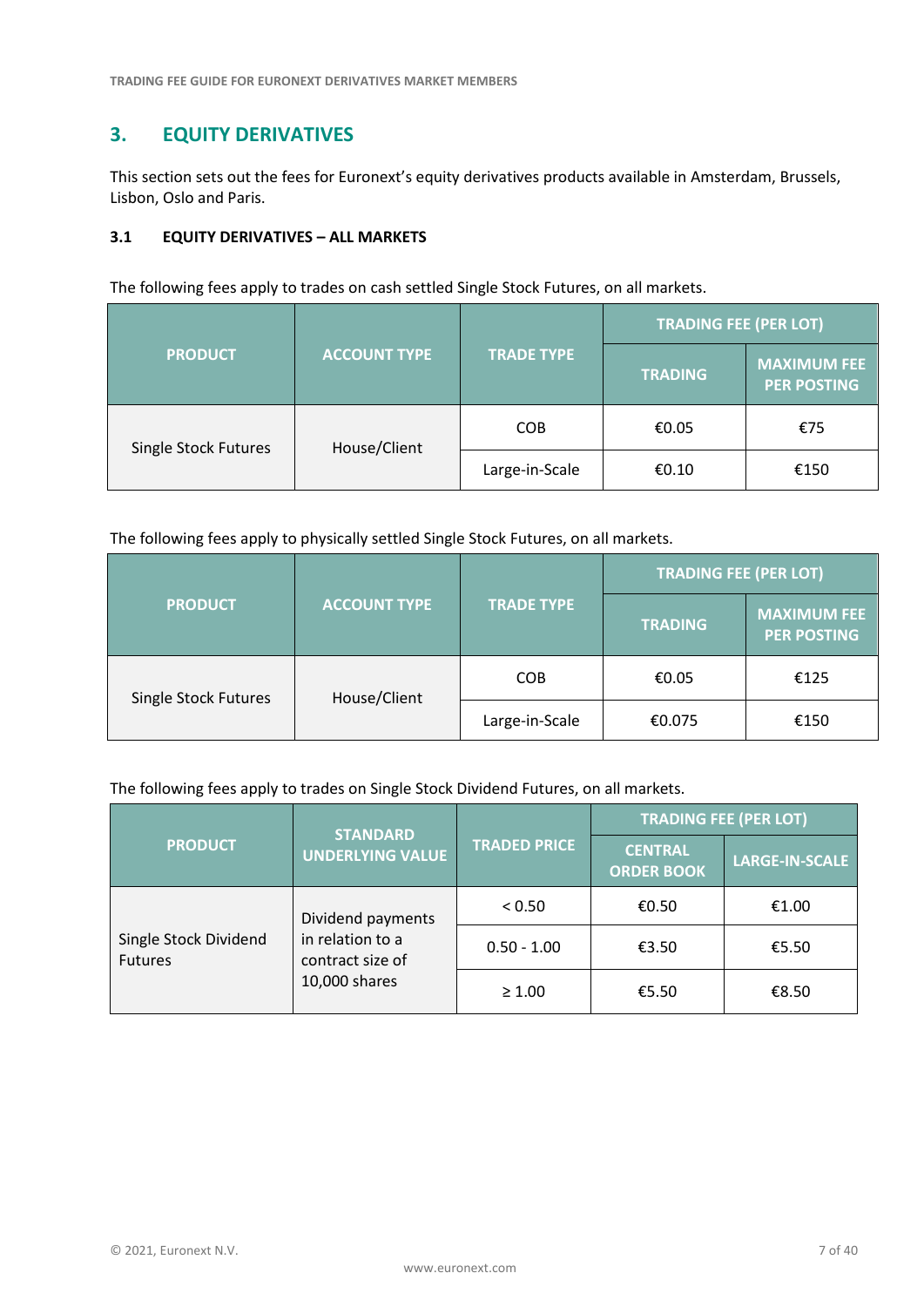# <span id="page-7-0"></span>**3.2 EQUITY DERIVATIVES – AMSTERDAM MARKET<sup>1</sup>**

The following fees apply to Central Order Book and Wholesale trades (with the exception of trades executed via the Large-in-Scale Facility, for which fees are detailed in the following pages).

|                                                           |                             | <b>TRADING FEE (PER LOT)</b>                |                                          |  |
|-----------------------------------------------------------|-----------------------------|---------------------------------------------|------------------------------------------|--|
| <b>PRODUCT</b>                                            | <b>ORDER</b><br><b>TYPE</b> | <b>BROKER</b><br>(CLIENT<br><b>ACCOUNT)</b> | <b>MEMBER</b><br>(OWN<br><b>ACCOUNT)</b> |  |
| Individual Equity Options, including spotlight            | Market<br>Order             | €0.20                                       |                                          |  |
| options and ETF Options <sup>2</sup>                      | Limit<br>Order              | €0.31                                       | €0.15                                    |  |
| Maximum fee per order (including strategy<br>orders $)^3$ |                             | €200                                        | €200                                     |  |
| AEX-Index <sup>®</sup> Options                            | Market<br>Order             | €0.20                                       | €0.15                                    |  |
|                                                           | Limit<br>Order              | €0.31                                       |                                          |  |
| AEX-Index <sup>®</sup> Futures                            |                             | €0.79                                       | €0.40                                    |  |
| AEX-Index <sup>®</sup> Mini Options                       |                             | €0.08                                       | €0.015                                   |  |
| AEX-Index <sup>®</sup> Mini Futures                       |                             | €0.15                                       | €0.04                                    |  |
| AMX-Index <sup>®</sup> Futures                            |                             | €0.40                                       | €0.15                                    |  |
| AEX <sup>®</sup> Dividend Index Futures                   |                             | €0.77                                       | €0.32                                    |  |
| PSI 20 <sup>®</sup> Index Options                         |                             | €0.08                                       | €0.015                                   |  |

<sup>1</sup> See section 3.1 for fees for Single Stock Futures and Single Stock Dividend Futures transactions on all markets

<sup>2</sup> One contract normally equals rights over 100 shares

<sup>&</sup>lt;sup>3</sup> See section 1.4 for the maximum fee calculation.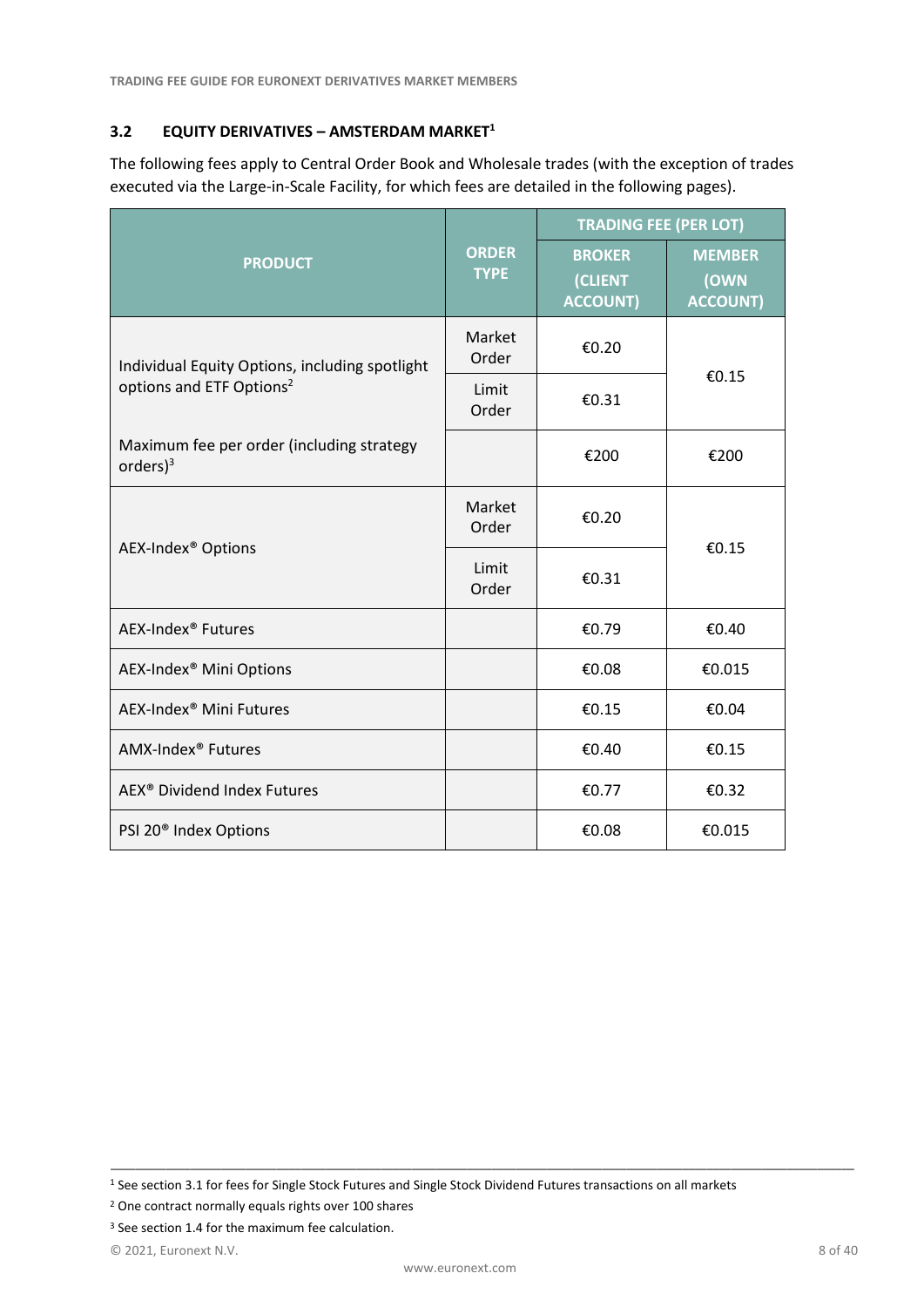The following fees apply to Central Order Book and Wholesale trades (with the exception of trades executed via the Large-in-Scale Facility) on German options<sup>1</sup> traded on the Amsterdam Market.

|                                      |                                 | <b>TRADING FEE (PER LOT)</b>      |                                |  |
|--------------------------------------|---------------------------------|-----------------------------------|--------------------------------|--|
| <b>PRODUCT</b>                       | TRADE SIZE IN LOTS <sup>2</sup> | <b>BROKER</b><br>(CLIENT ACCOUNT) | <b>MEMBER</b><br>(OWN ACCOUNT) |  |
| <b>German Options</b>                | $1 - 500$                       | €0.07                             | €0.07                          |  |
|                                      | $\geq 501$                      | €0.02                             | €0.02                          |  |
| Maximum fee per posting <sup>3</sup> |                                 | €186.25                           | €186.25                        |  |

\_\_\_\_\_\_\_\_\_\_\_\_\_\_\_\_\_\_\_\_\_\_\_\_\_\_\_\_\_\_\_\_\_\_\_\_\_\_\_\_\_\_\_\_\_\_\_\_\_\_\_\_\_\_\_\_\_\_\_\_\_\_\_\_\_\_\_\_\_\_\_\_\_\_\_\_\_\_\_\_\_\_\_\_\_\_\_\_\_\_\_\_\_\_\_\_\_\_\_\_\_\_\_\_\_\_\_\_\_\_\_\_\_\_\_\_\_\_\_\_\_ <sup>1</sup> The list of underlyings for German options is available on the contract specifications page of the Euronext website in the section 'Full contract specifications', and related documents in the file 'Expiry Months Listed Per Class'.

<sup>&</sup>lt;sup>2</sup> The trading fee per contract depends on the size of the trade; the fee for each band will be applied where appropriate. For example, for a trade with a trade size of 800 lots, the following trading fee is charged: €0.07 up to 500 lots and €0.02 for the last 300 lots. In the case of a strategy trade, the trading fee is calculated for each individual leg of the strategy separately.

<sup>&</sup>lt;sup>3</sup> See section 1.4 for the maximum fee calculation.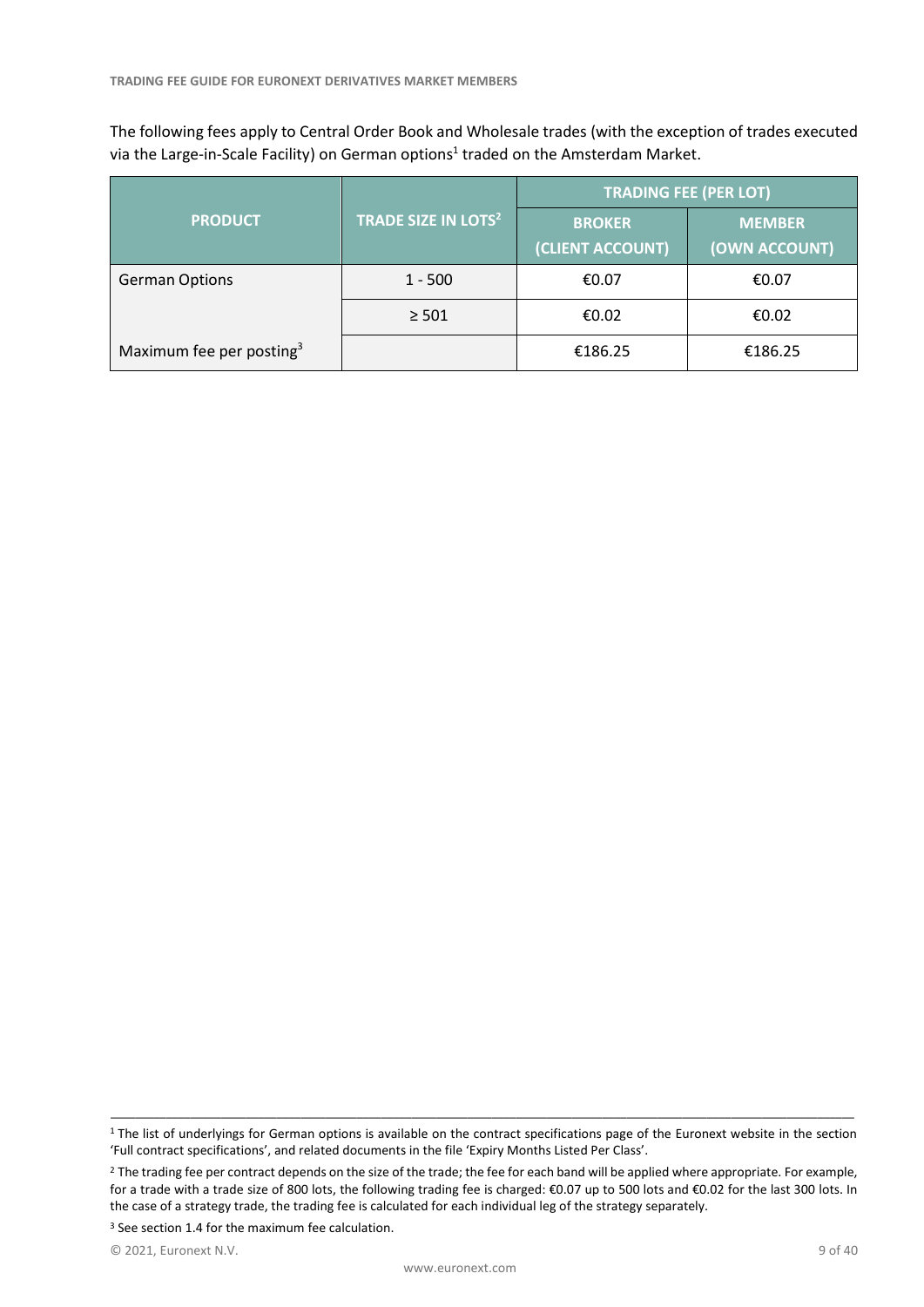|                                                                                        | <b>TRADING FEE (PER LOT)</b> |               |  |
|----------------------------------------------------------------------------------------|------------------------------|---------------|--|
| <b>PRODUCT</b>                                                                         | <b>BROKER</b>                | <b>MEMBER</b> |  |
|                                                                                        | (CLIENT ACCOUNT)             | (OWN ACCOUNT) |  |
| Individual Equity Options, including spotlight options and<br>ETF Options <sup>2</sup> | €0.31                        | €0.15         |  |
| Maximum fee per trade <sup>3</sup>                                                     | €200                         | €200          |  |
| AEX-Index <sup>®</sup> Options                                                         | €0.31                        | €0.15         |  |
| Maximum fee per trade <sup>3</sup>                                                     | €1,000                       | €500          |  |
| AEX-Index <sup>®</sup> Futures                                                         | €0.80                        | €0.45         |  |
| AEX-Index <sup>®</sup> Mini Options                                                    | €0.08                        | €0.015        |  |
| Maximum fee per trade <sup>3</sup>                                                     | €1,000                       | €500          |  |
| AEX-Index <sup>®</sup> Mini Futures                                                    | €0.15                        | €0.04         |  |
| Maximum fee per trade <sup>3</sup>                                                     | €2,000                       | €1,000        |  |
| AMX-Index <sup>®</sup> Futures                                                         | €0.40                        | €0.15         |  |
| Maximum fee per trade <sup>3</sup>                                                     | €2,000                       | €1,000        |  |
| AEX <sup>®</sup> Dividend Index Futures                                                | €0.77                        | €0.32         |  |
| PSI 20 <sup>®</sup> Index Options                                                      | €0.08                        | €0.015        |  |
| Maximum fee per trade <sup>3</sup>                                                     | €1,000                       | €500          |  |
| Morningstar® Eurozone 50 Index <sup>SM</sup> Futures                                   | €0.75                        | €0.30         |  |
| Maximum fee per trade <sup>3</sup>                                                     | €2,000                       | €1,000        |  |

# The following fees apply to trades executed via the Large-in-Scale Facility<sup>1</sup>.

<sup>1</sup> See section 3.1 for fees for Single Stock Futures and Single Stock Dividend Futures transactions on all markets

<sup>2</sup> One contract normally equals rights over 100 shares

<sup>&</sup>lt;sup>3</sup> See section 1.4 for the maximum fee calculation.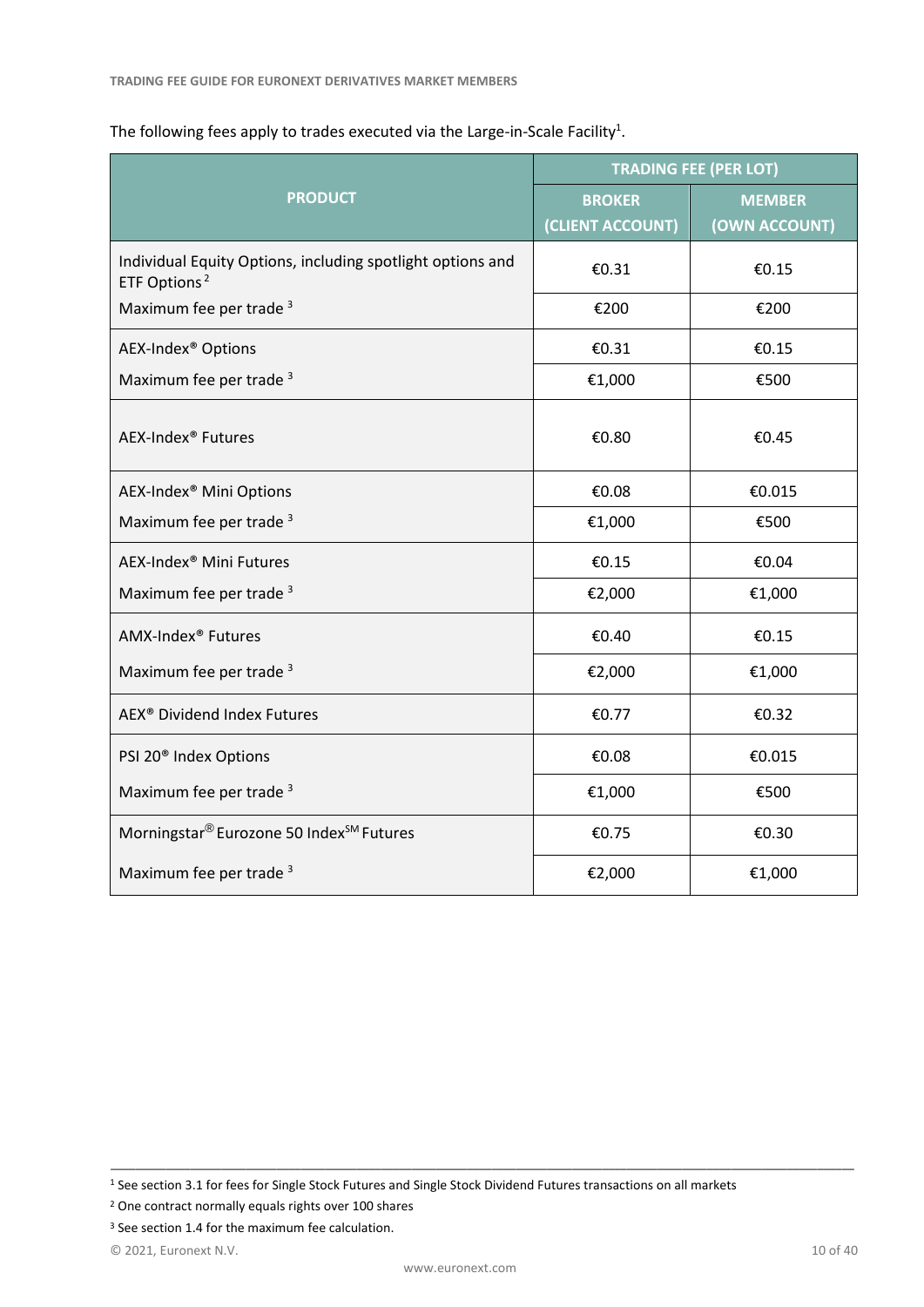|                                    |                                           | <b>TRADING FEE (PER LOT)</b>                |                                          |  |  |
|------------------------------------|-------------------------------------------|---------------------------------------------|------------------------------------------|--|--|
| <b>PRODUCT</b>                     | <b>TRADE SIZE</b><br>IN LOTS <sup>2</sup> | <b>BROKER</b><br>(CLIENT<br><b>ACCOUNT)</b> | <b>MEMBER</b><br>(OWN<br><b>ACCOUNT)</b> |  |  |
| <b>German Options</b>              | $1 - 500$                                 | €0.07                                       | €0.07                                    |  |  |
|                                    | $\geq 501$                                | €0.02                                       | €0.02                                    |  |  |
| Maximum fee per trade <sup>3</sup> |                                           | €186.25                                     | €186.25                                  |  |  |

#### The following fees apply to trades on German options executed via the Large-in-Scale Facility<sup>1</sup>.

<sup>1</sup> See section 3.1 for fees for Single Stock Futures and Single Stock Dividend Futures transactions on all markets

<sup>&</sup>lt;sup>2</sup> The trading fee per contract depends on the size of the trade; the fee for each band will be applied where appropriate. For example, for a trade with a trade size of 800 lots, the following trading fee is charged: €0.07 up to 500 lots and €0.02 for the last 300 lots. In the case of a strategy trade, the trading fee is calculated for each individual leg of the strategy separately.

<sup>&</sup>lt;sup>3</sup> See section 1.4 for the maximum fee calculation.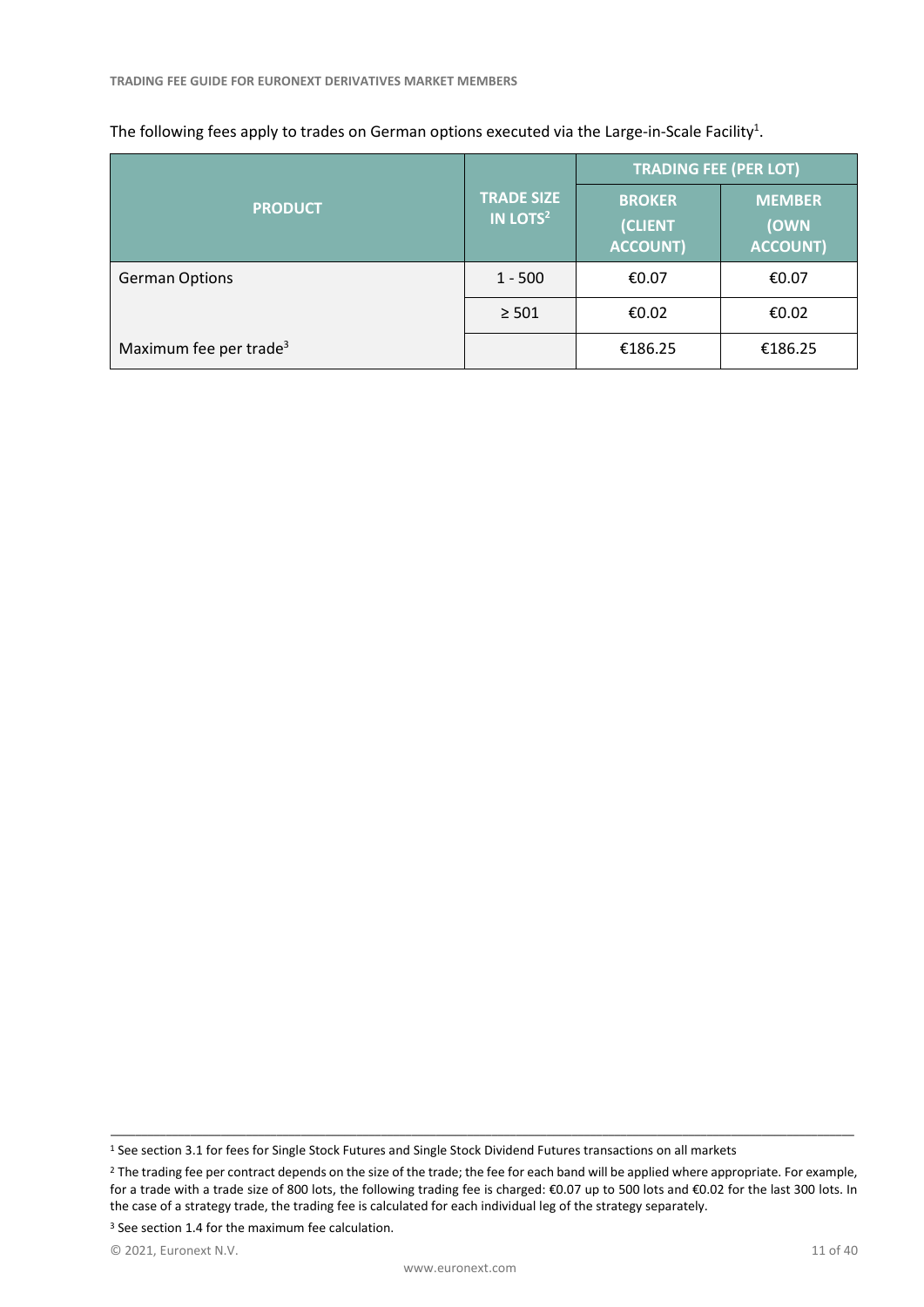# **3.2.1 Client fee rebate scheme on AEX-Index® options, Individual Equity Options and ETF options (Info-Flash)**

- **EXAGER 15 For trades in AEX-Index options** (Monthly, Weekly and Daily options) that are booked on the client account, Euronext will rebate 100% of the exchange trading fees for all trades above the threshold of 100,000 lots per member position account per month (excluding trades booked through the Large-in-Scale Facility).
- For trades in **Individual Equity Options (IEOs)** and **ETF options** listed on the Amsterdam derivatives market that are booked on the client account, Euronext will rebate 100% of the exchange trading fees for all trades above the threshold of 200,000 lots per member position account per month (excluding trades booked through the Large-in-Scale Facility).
- For trades below the threshold, the existing fee scheme will be applicable.
- **Trades booked through the Large-in-Scale Facility will not be eligible for the fee rebate.**
- The fee rebate schemes are open to all trading members trading via the Client account. The fee rebate schemes will be effective from 1 January 2021 and is subject to cancellation with one month's notice at the discretion of Euronext and will automatically terminate on 31 December 2022.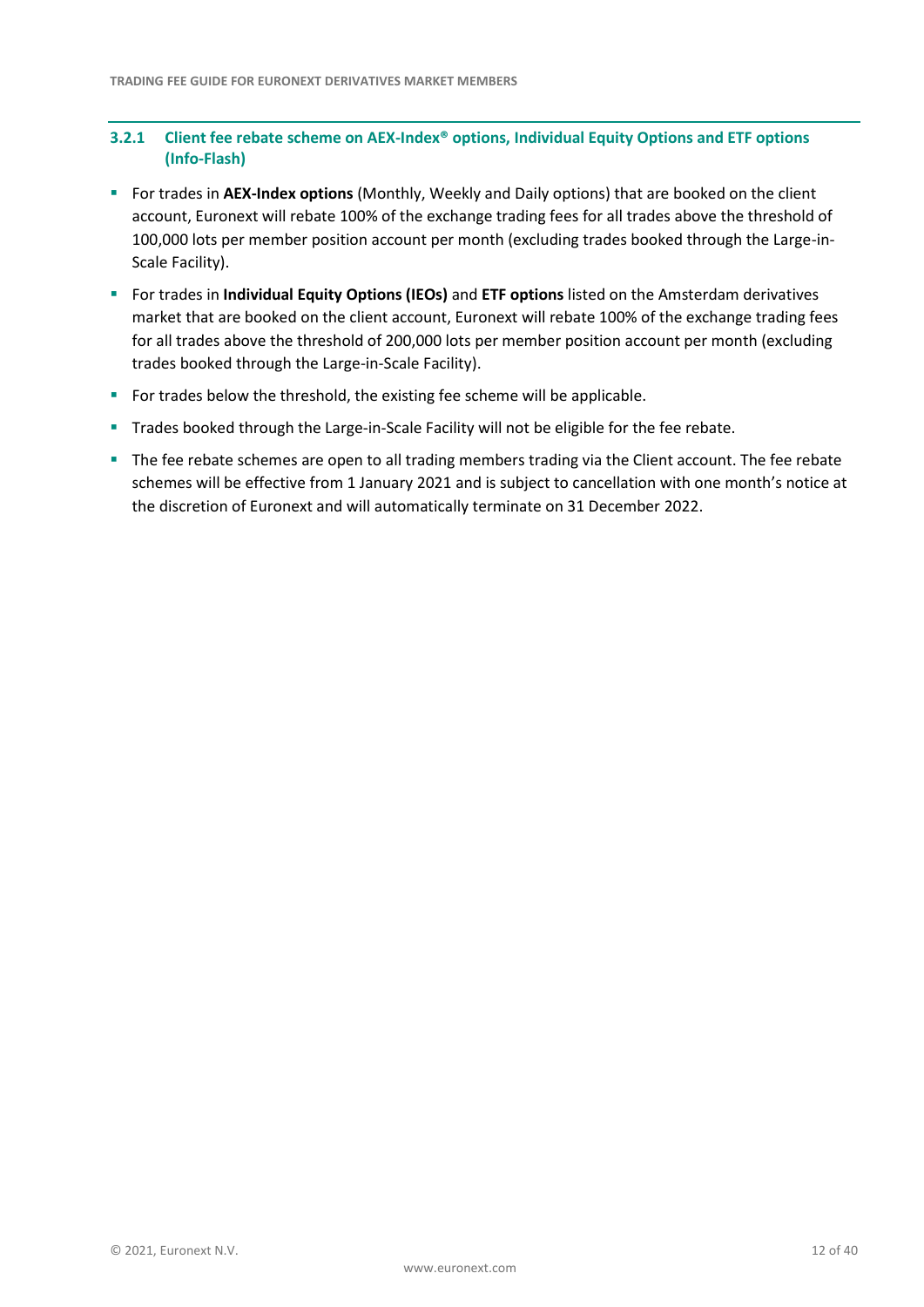# <span id="page-12-0"></span>**3.3 EQUITY DERIVATIVES – BRUSSELS MARKET<sup>1</sup>**

The following fees apply to Central Order Book and Wholesale trades (with the exception of trades executed via the Large-in-Scale Facility).

|                                                                     | <b>TRADING FEE (PER LOT)</b>      |                                |  |
|---------------------------------------------------------------------|-----------------------------------|--------------------------------|--|
| <b>PRODUCT</b>                                                      | <b>BROKER</b><br>(CLIENT ACCOUNT) | <b>MEMBER</b><br>(OWN ACCOUNT) |  |
| Individual Equity Options, including spotlight options <sup>2</sup> | €0.40                             | €0.15                          |  |
| Maximum fee per order (including strategy orders) <sup>3</sup>      | €200                              | €200                           |  |
| BEL20 <sup>®</sup> - Index Options                                  | €0.40                             | €0.15                          |  |
| BEL20 <sup>®</sup> - Index Futures                                  | €0.52                             | €0.32                          |  |

## The following fees apply to the Large-in-Scale Facility.

|                                                                     | <b>TRADING FEE (PER LOT)</b>      |                                |  |  |
|---------------------------------------------------------------------|-----------------------------------|--------------------------------|--|--|
| <b>PRODUCT</b>                                                      | <b>BROKER</b><br>(CLIENT ACCOUNT) | <b>MEMBER</b><br>(OWN ACCOUNT) |  |  |
| Individual Equity Options, including spotlight options <sup>2</sup> | €0.40                             | €0.15                          |  |  |
| Maximum fee per trade <sup>3</sup>                                  | €200                              | €200                           |  |  |
| BEL20 <sup>®</sup> - Index Options                                  | €0.40                             | €0.15                          |  |  |
| Maximum fee per trade <sup>3</sup>                                  | €1,000                            | €500                           |  |  |
| BEL20 <sup>®</sup> - Index Futures                                  | €0.52                             | €0.32                          |  |  |
| Maximum fee per trade <sup>3</sup>                                  | €2,000                            | €1,000                         |  |  |

<sup>1</sup> See section 3.1 for fees for Single Stock Futures and Single Stock Dividend Futures transactions on all markets

<sup>2</sup> One contract normally equals rights over 100 shares

<sup>&</sup>lt;sup>3</sup> See section 1.4 for the maximum fee calculation.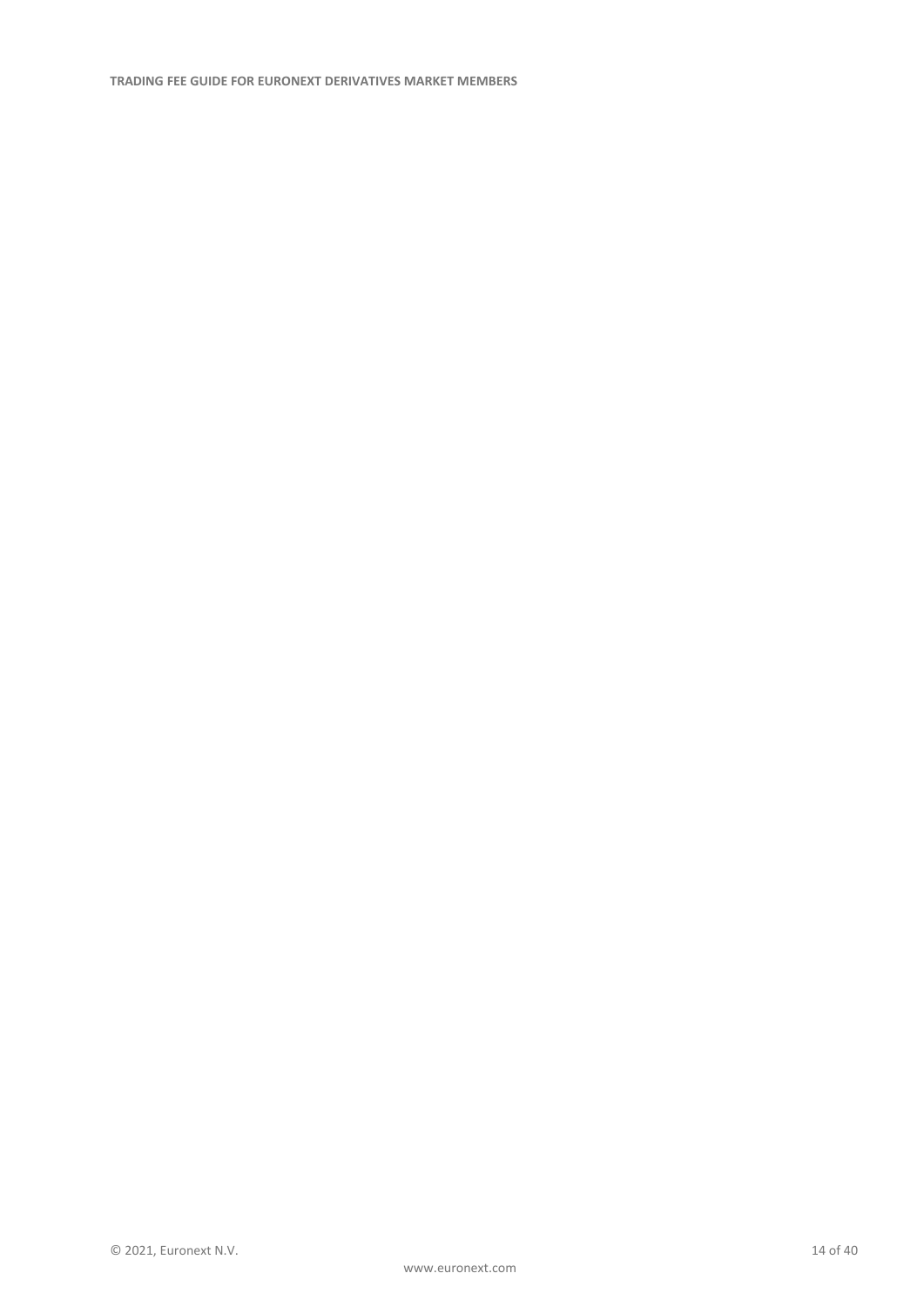**TRADING FEE GUIDE FOR EURONEXT DERIVATIVES MARKET MEMBERS** 

# <span id="page-14-0"></span>**3.4 EQUITY DERIVATIVES – LISBON MARKET<sup>1</sup>**

The following fees apply to Central Order Book and Wholesale trades.

|                                      | <b>TRADING FEE (PER LOT)</b>      |                                |  |
|--------------------------------------|-----------------------------------|--------------------------------|--|
| <b>PRODUCT</b>                       | <b>BROKER</b><br>(CLIENT ACCOUNT) | <b>MEMBER</b><br>(OWN ACCOUNT) |  |
| Index Futures (PSI 20 <sup>®</sup> ) | €0.65                             | €0.65                          |  |

<sup>1</sup> See section 3.1 for fees for Single Stock Futures and Single Stock Dividend Futures transactions on all markets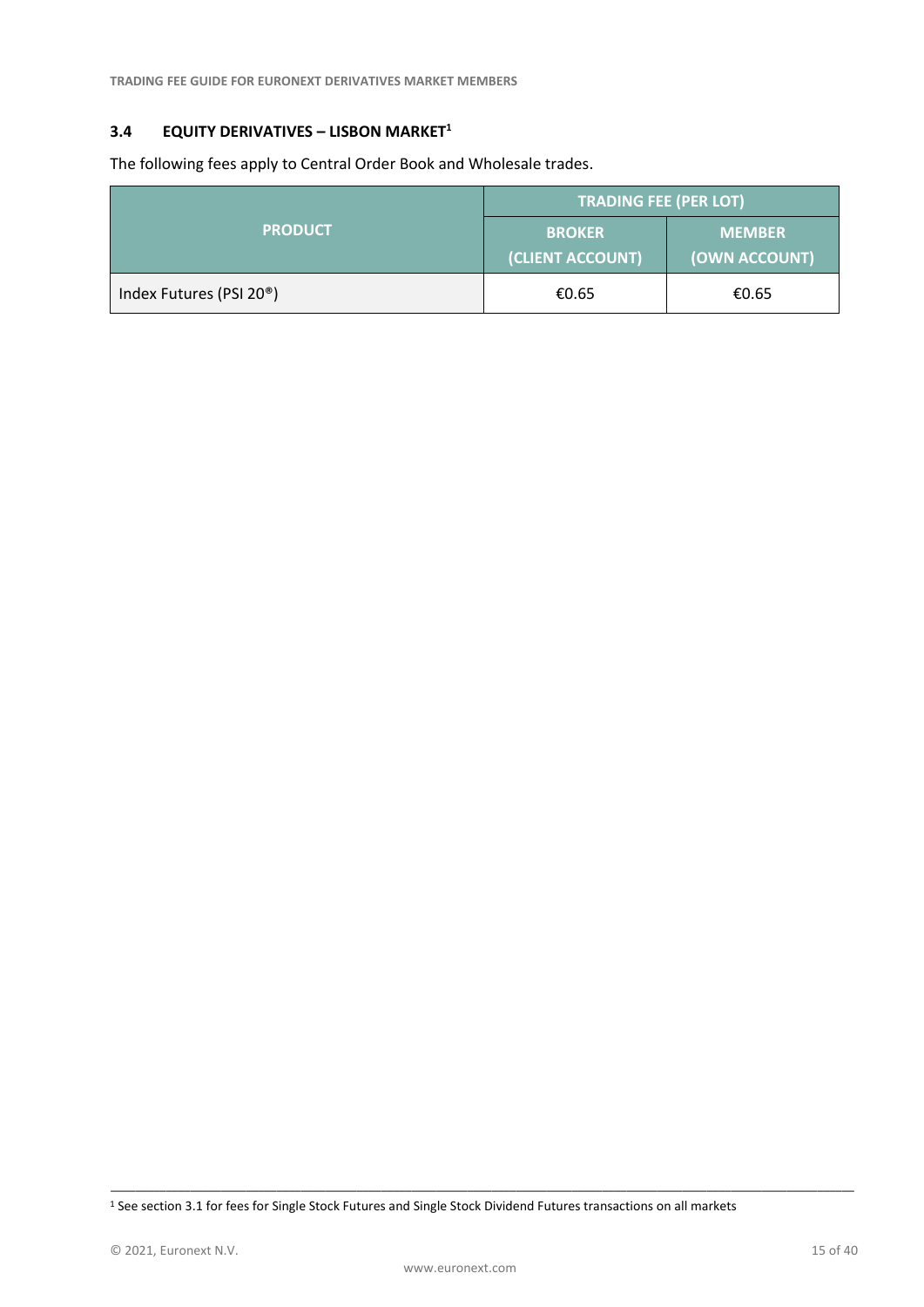# <span id="page-15-0"></span>**3.5 EQUITY DERIVATIVES – OSLO MARKET**

| <b>PRODUCT</b>          |                          | <b>CONTRACT SIZE</b>       | <b>TRADE TYPE</b> | <b>TRADING FEE</b><br>(PER LOT) |
|-------------------------|--------------------------|----------------------------|-------------------|---------------------------------|
|                         | <b>Broker</b><br>(client | NOK 100 per index          | <b>COB</b>        | <b>NOK 1.75</b>                 |
| <b>OBX Index Future</b> | account)                 | point                      | LARGE-IN-SCALE    | <b>NOK 2.10</b>                 |
|                         | Member                   | NOK 100 per index          | <b>COB</b>        | <b>NOK 1.45</b>                 |
|                         | (own<br>account)         | point                      | LARGE-IN-SCALE    | <b>NOK 1.75</b>                 |
| <b>OBX Index Option</b> |                          | NOK 100 per index<br>point | <b>NOK 1.50</b>   |                                 |

|                             | <b>TRADING FEE (PER LOT)</b>                                          | <b>MAXIMUM FEE PER</b><br><b>POSTING</b> |
|-----------------------------|-----------------------------------------------------------------------|------------------------------------------|
| <b>Single Stock Options</b> | NOK 2.70<br>Max 1% of traded amount (1% x premium x<br>contract size) | NOK 10,000                               |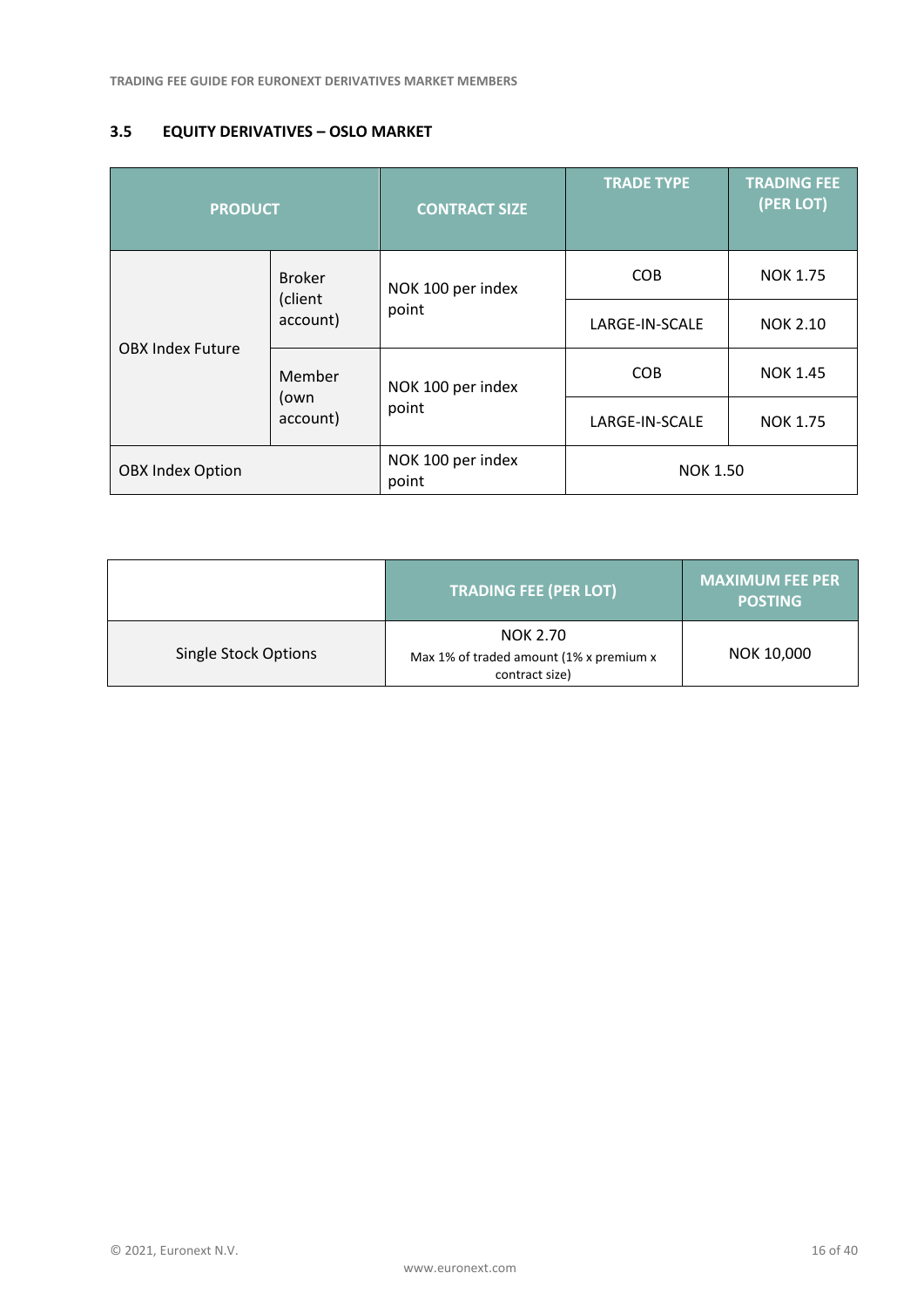# <span id="page-16-0"></span>**3.6 EQUITY DERIVATIVES – PARIS MARKET<sup>1</sup>**

The following fees apply to Central Order Book and Wholesale trades.

| <b>PRODUCT</b>                                           |                                      |                                           | <b>TRADE SIZE IN LOTS<sup>2</sup></b>               |              | <b>TRADING FEE</b>              |
|----------------------------------------------------------|--------------------------------------|-------------------------------------------|-----------------------------------------------------|--------------|---------------------------------|
|                                                          |                                      | <b>CONTRACT SIZE</b>                      | <b>FROM</b>                                         | <b>UP TO</b> | (PER LOT)                       |
|                                                          |                                      | 10 shares                                 |                                                     | 999          | €0.035                          |
|                                                          |                                      | (European style                           | 1,000                                               | 49,999       | €0.025                          |
|                                                          | <b>Broker</b>                        | options)                                  | 50,000                                              | $\infty$     | €0.005                          |
|                                                          | (client<br>account)                  | 100 shares<br>(American style<br>options) | <b>ALL</b>                                          |              | €0.067                          |
|                                                          |                                      | 100 shares (European<br>style options)    | ALL                                                 |              | €0.05                           |
| <b>Individual Equity</b><br>Options <sup>3</sup> and ETF |                                      | <b>CONTRACT SIZE</b>                      | <b>TRADE TYPE AND</b><br><b>TRADE SIZE IN LOTS</b>  |              | <b>TRADING FEE</b><br>(PER LOT) |
| Options                                                  |                                      | 10 shares                                 | COB                                                 |              | €0.015                          |
|                                                          | Member                               | (European style<br>options)               | LARGE-IN-SCALE ><br>19,999 LOTS                     |              | €0.005                          |
|                                                          | (own<br>account)                     | 100 shares<br>(American style<br>options) | <b>COB</b>                                          |              | €0.15                           |
|                                                          |                                      |                                           | LARGE-IN-SCALE ><br>1,999 LOTS                      |              | €0.05                           |
|                                                          |                                      | 100 shares (European<br>style options)    | ALL                                                 |              | €0.05                           |
| CAC 40 <sup>®</sup> Index Options                        |                                      | €10 per index point<br>(PXA)              | €0.20<br>(Maximum 1% of traded amount) <sup>4</sup> |              |                                 |
|                                                          |                                      | <b>CONTRACT SIZE</b>                      | <b>TRADE TYPE</b>                                   |              | <b>TRADING FEE</b><br>(PER LOT) |
| CAC 40 <sup>®</sup> Dividend Index Futures               |                                      |                                           | COB                                                 |              | €0.17                           |
|                                                          |                                      | €10 per index point                       | LARGE-IN-SCALE                                      |              | €0.22                           |
| Total Return Futures on CAC 40 <sup>®</sup><br>Index     |                                      | €10 per index point                       | €0.60                                               |              |                                 |
| CAC 40 <sup>®</sup> Index Mini<br><b>Futures</b>         | <b>Broker</b><br>(client<br>account) | €1 per index point                        | €0.03                                               |              |                                 |

<sup>1</sup> See section 3.1 for fees for Single Stock Futures and Single Stock Dividend Futures transactions on all markets

\_\_\_\_\_\_\_\_\_\_\_\_\_\_\_\_\_\_\_\_\_\_\_\_\_\_\_\_\_\_\_\_\_\_\_\_\_\_\_\_\_\_\_\_\_\_\_\_\_\_\_\_\_\_\_\_\_\_\_\_\_\_\_\_\_\_\_\_\_\_\_\_\_\_\_\_\_\_\_\_\_\_\_\_\_\_\_\_\_\_\_\_\_\_\_\_\_\_\_\_\_\_\_\_\_\_\_\_\_\_\_\_\_\_\_\_\_\_\_\_\_

3 Including spotlight options

<sup>4</sup> The maximum is calculated as follows: 1% x premium x contract size

© 2021, Euronext N.V. 17 of 40

<sup>&</sup>lt;sup>2</sup> The trading fee per contract depends on the size of the trade; the fee for each band will be applied where appropriate. For example, for a trade in European style options with a trade size of 50,500 lots, the following trading fee is charged: €0.035 up to 999 lots, €0.025 for the next 49,000 lots, and €0.005 for the last 501 lots. In the case of a strategy trade, the trading fee is calculated for each individual leg of the strategy trade separately.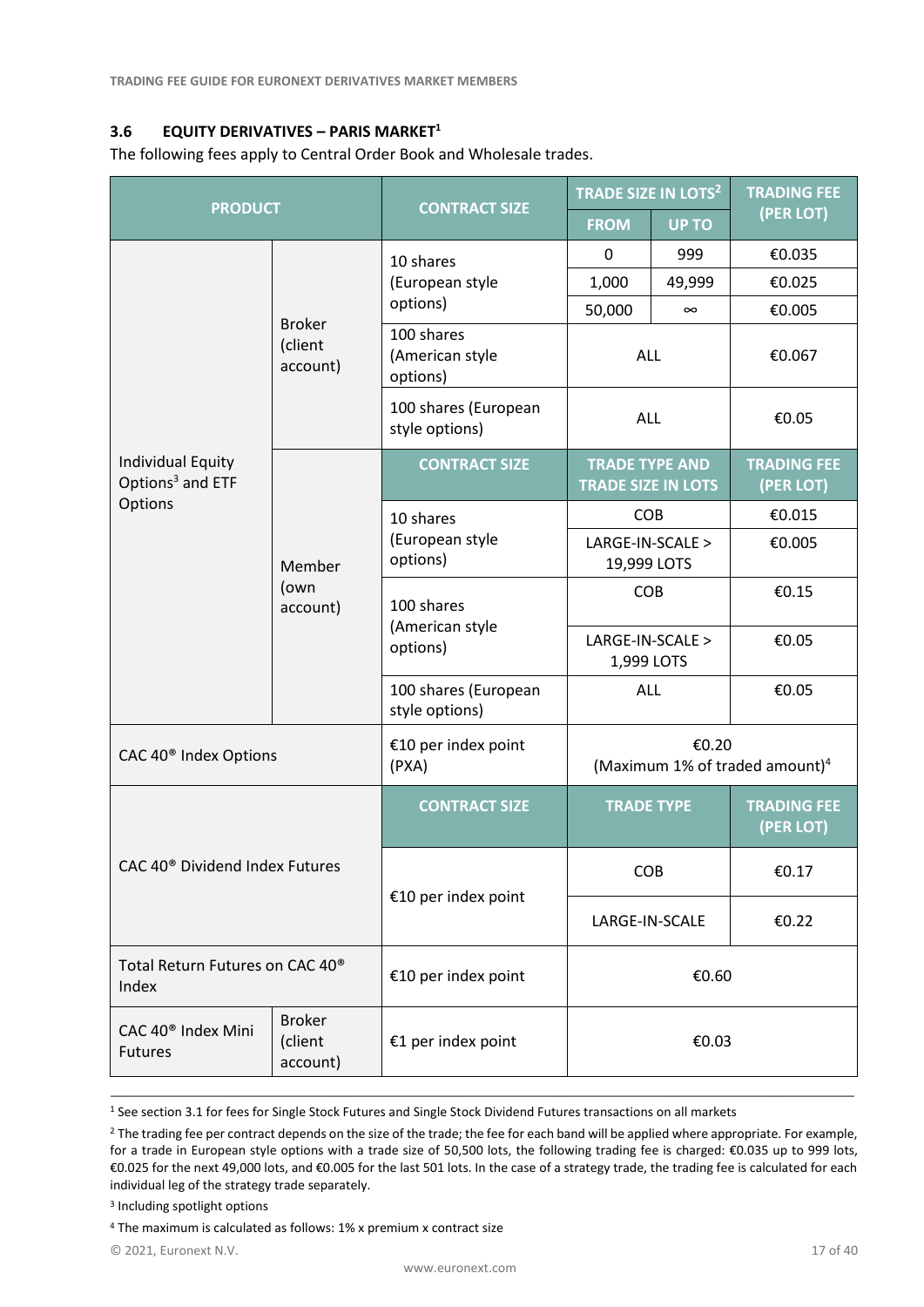|                                                                   | Member<br>(own<br>account)                              | €1 per index point  | €0.02          |        |
|-------------------------------------------------------------------|---------------------------------------------------------|---------------------|----------------|--------|
| FTSEurofirst 80 and FTSEurofirst 100<br><b>Index Future</b>       |                                                         | €10 per index point | €0.20          |        |
| FTSE EPRA/NAREIT Index Future<br>(Developed Europe and Euro zone) |                                                         | €10 per index point | €0.50          |        |
|                                                                   | <b>Broker</b><br>(client                                | €10 per index point | <b>COB</b>     | €0.21  |
| CAC 40 <sup>®</sup> Index                                         | account)                                                |                     | LARGE-IN-SCALE | €0.28  |
| Future                                                            | Member<br>(own                                          |                     | <b>COB</b>     | €0.18  |
|                                                                   | account) and<br>Market<br>Making                        | €10 per index point | LARGE-IN-SCALE | €0.24  |
|                                                                   | <b>Broker</b><br>(client                                | €10 per index point | <b>COB</b>     | €0.22  |
| CAC 40 <sup>®</sup> ESG Index                                     | account)                                                |                     | LARGE-IN-SCALE | €0.30  |
| Future                                                            | Member<br>(own                                          |                     | <b>COB</b>     | €0.19  |
|                                                                   | account) and<br>€10 per index point<br>Market<br>Making |                     | LARGE-IN-SCALE | €0.26  |
| <b>Broker</b><br>(client                                          |                                                         | €10 per index point | <b>COB</b>     | €0.08  |
| Euronext <sup>®</sup> Eurozone                                    | account)                                                |                     | LARGE-IN-SCALE | €0.11  |
| ESG Large 80 Index<br>Future                                      | Member<br>(own                                          |                     | COB            | €0.06  |
|                                                                   | account) and<br>Market<br>Making                        | €10 per index point | LARGE-IN-SCALE | €0.09  |
|                                                                   | <b>Broker</b>                                           | €10 per index point | <b>COB</b>     | €0.07  |
| Euronext <sup>®</sup> Eurozone<br>ESG Large 80 Index              | (client<br>account)                                     |                     | LARGE-IN-SCALE | €0.07  |
| Options                                                           | Member                                                  | €10 per index point | <b>COB</b>     | €0.05  |
| (own<br>account)                                                  |                                                         |                     | LARGE-IN-SCALE | €0.06  |
|                                                                   | <b>Broker</b>                                           | €1 per index point  | <b>COB</b>     | €0.025 |
| Euronext <sup>®</sup> Eurozone<br>ESG Large 80 Index              | (client<br>account)                                     |                     | LARGE-IN-SCALE | €0.015 |
| Mini Options                                                      |                                                         | €1 per index point  | <b>COB</b>     | €0.03  |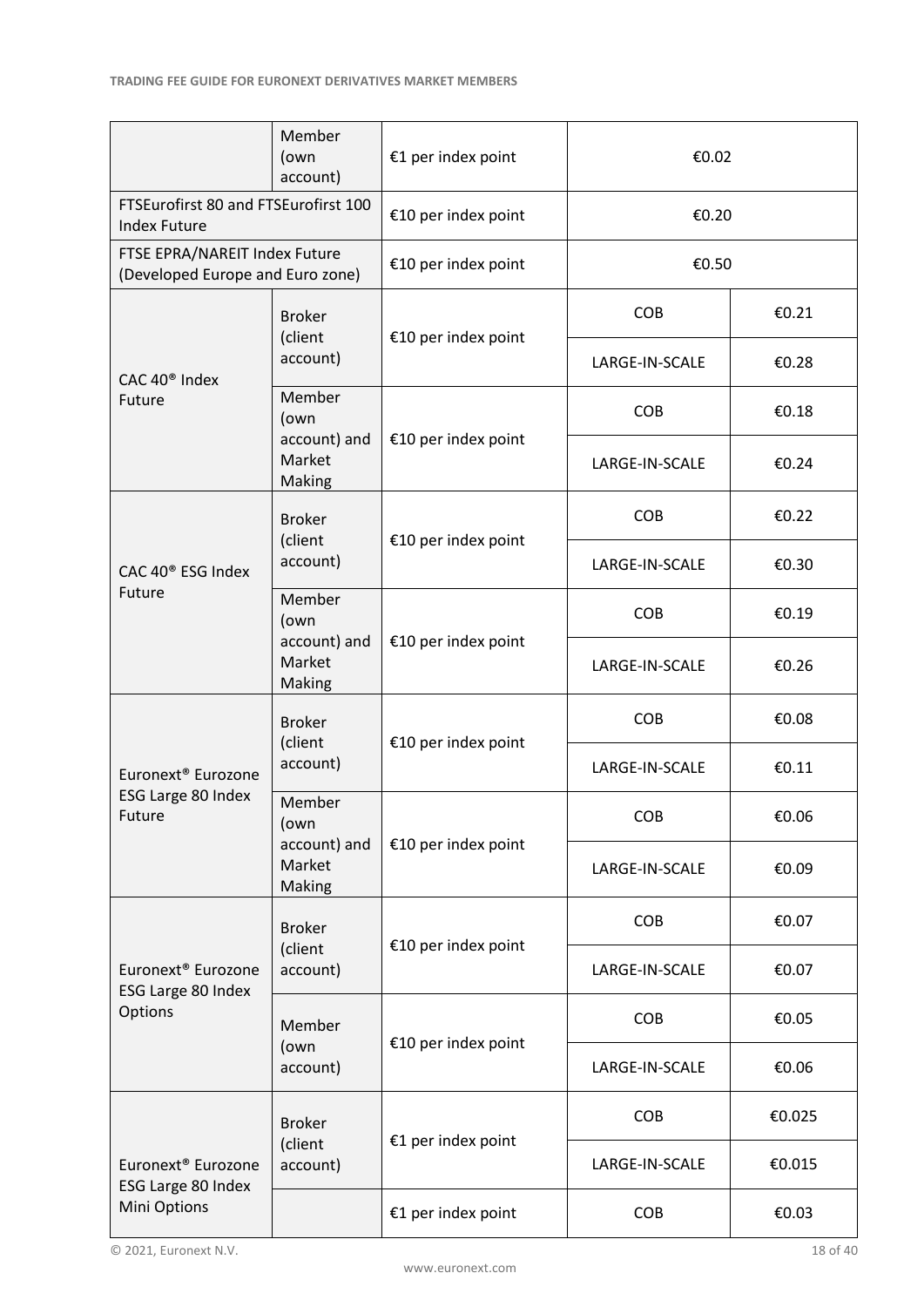|                                   | <b>Member</b><br>(own<br>account) |                     | LARGE-IN-SCALE | €0.02 |
|-----------------------------------|-----------------------------------|---------------------|----------------|-------|
| ISEQ 20 <sup>®</sup> Index Future |                                   | €1 per index point  | <b>COB</b>     | €0.09 |
|                                   |                                   |                     | LARGE-IN-SCALE | €0.12 |
|                                   | <b>Broker</b>                     |                     | <b>COB</b>     | €0.20 |
| Euronext <sup>®</sup> Eurozone    | (client<br>account)               | €50 per index point | LARGE-IN-SCALE | €0.37 |
| <b>Banks Index Future</b>         | Member                            |                     | <b>COB</b>     | €0.18 |
|                                   | (own<br>account)                  | €50 per index point | LARGE-IN-SCALE | €0.30 |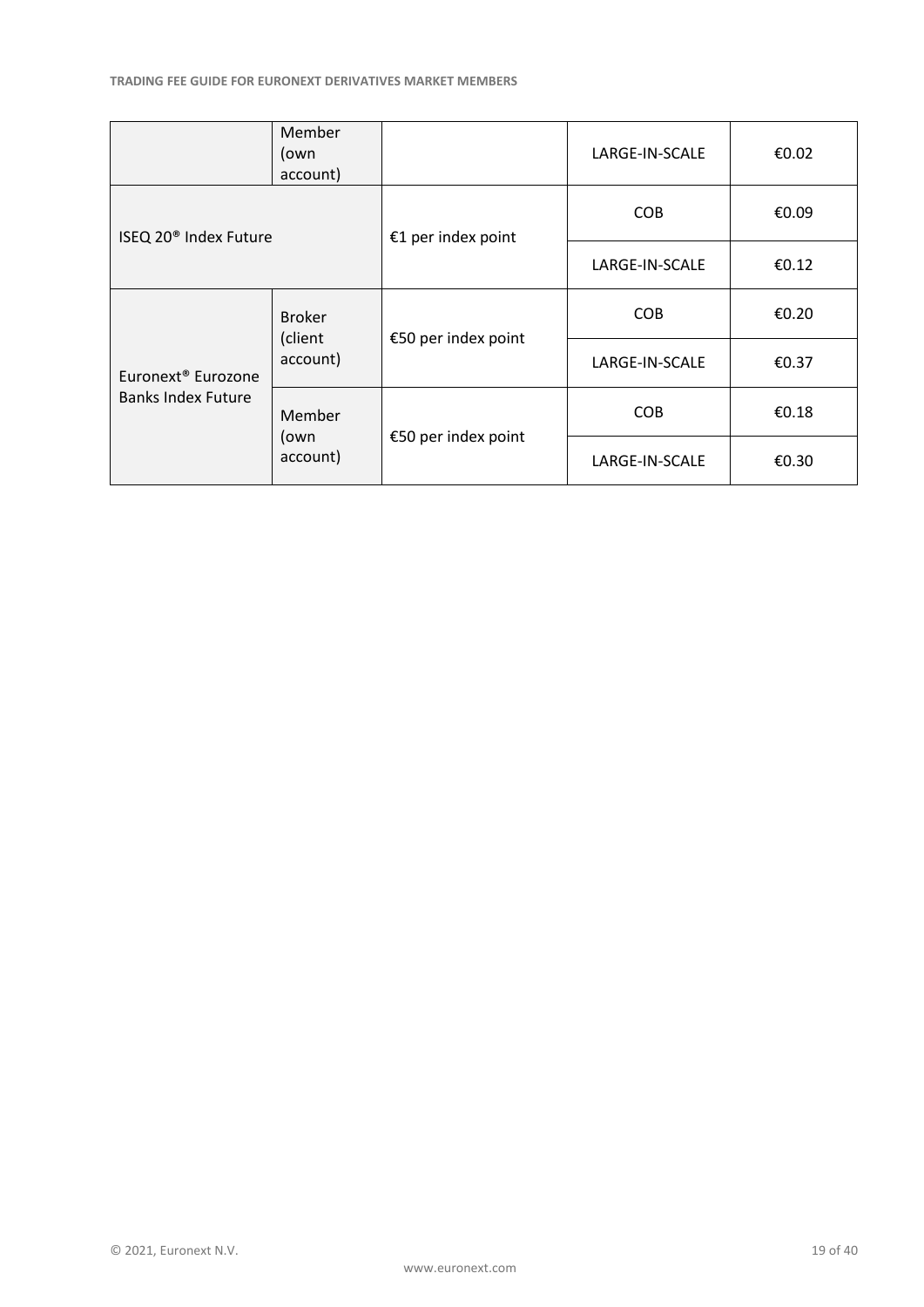#### **TRADING FEE GUIDE FOR EURONEXT DERIVATIVES MARKET MEMBERS**

| <b>PRODUCT</b>                                             |                     | <b>CONTRACT SIZE</b>      |                           | <b>TRADE SIZE IN LOTS</b> | <b>TRADING</b><br><b>FEE (PER</b><br>LOT) |
|------------------------------------------------------------|---------------------|---------------------------|---------------------------|---------------------------|-------------------------------------------|
| <b>Broker</b><br>(client account)<br>Euronext <sup>®</sup> | €50 per index point |                           | $1 <$ Trade<br>size < 500 | €0.24                     |                                           |
|                                                            |                     | <b>COB</b>                | Trade size $\geq$<br>501  | €0.12                     |                                           |
|                                                            |                     | LARGE-IN-<br><b>SCALE</b> | $1 <$ Trade<br>size < 500 | €0.27                     |                                           |
|                                                            |                     |                           | Trade size $\geq$<br>501  | €0.13                     |                                           |
| Eurozone Banks<br>Index Option<br>Member<br>(own account)  | €50 per index point | <b>COB</b>                | $1 <$ Trade<br>size < 500 | €0.20                     |                                           |
|                                                            |                     |                           | Trade size $\geq$<br>501  | €0.10                     |                                           |
|                                                            |                     | LARGE-IN-<br><b>SCALE</b> | $1 <$ Trade<br>size < 500 | €0.24                     |                                           |
|                                                            |                     |                           | Trade size $\geq$<br>501  | €0.12                     |                                           |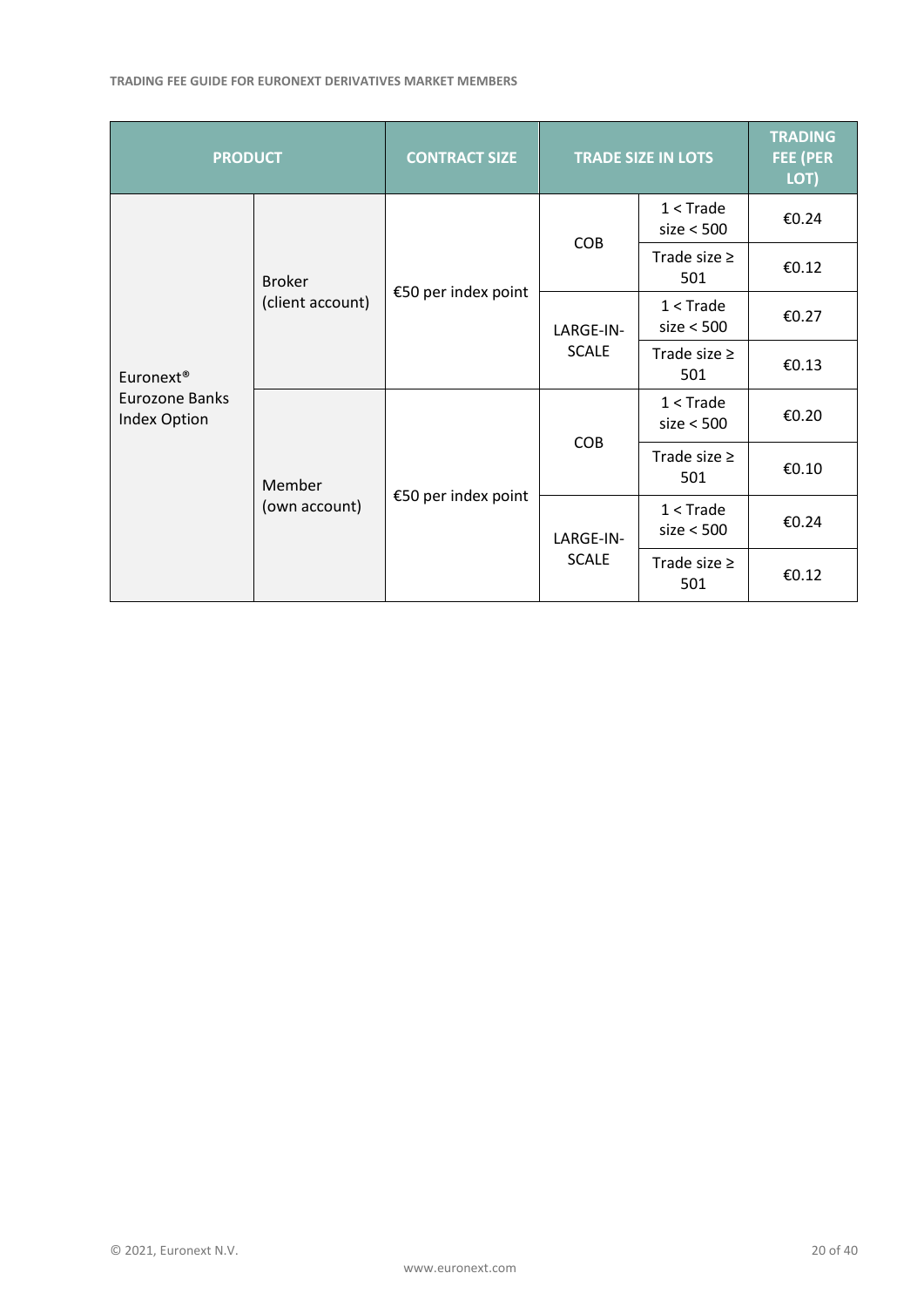# <span id="page-20-0"></span>**4. MARKET MAKER AND LIQUIDITY PROVIDER TRADING FEES**

## <span id="page-20-1"></span>**4.1 STANDARD FEES AND CHARGES**

This publication sets out the subscriptions, standard fees and charges applicable to Market Maker Agreements, Market Maker Schemes or Liquidity Provider Programmes for products and services available on Euronext's Derivatives Markets. These may be subject to change during the course of the year. All cleared contracts are booked onto one of the accounts of the assigned member. The assigned member will be charged a trading fee for those contracts, based on, inter alia, the product and the account type.

## <span id="page-20-2"></span>**4.2 CLEARING FEES**

For several products, Market Makers and or Liquidity Providers may also benefit from dedicated clearing fees. For questions about clearing fees related to products traded on the Amsterdam, Brussels, Lisbon, Oslo and Paris derivatives markets, please contact LCH S.A. at [www.lch.com.](http://www.lch.com/)

# <span id="page-20-3"></span>**4.3 PERFORMANCE-RELATED TRADING FEES**

Euronext may apply a dedicated trading fee scheme to Market Makers / Liquidity Providers who show a good monthly performance result<sup>1</sup>. For each applicable product (type), a monthly performance is calculated for each Market Maker and the dedicated trading fee will be based on this monthly performance per applicable product, per Market Maker. For most Futures products, the Band 2 performance fee will be calculated as a linear function of the difference in fee between Band 1 and Band 3 divided by the difference in performance percentage points between Band 1 and Band 3. Details of the monthly performance per band are available in the applicable tables in this document.

The same dedicated trading fee may also apply on wholesale transactions depending on the specific Market Maker Scheme or Liquidity Provider Programme definitions.

In general, unless otherwise specified for the specific product, trading fees will initially be charged at the Standard Market Maker fee and the relevant amount will be surcharged or rebated at the end of the month, depending on the Market Maker's or Liquidity Provider's performance against the contractually defined performance requirements.

The parameters linked to the performance measurement are available on our website [\(Optiq Derivative](https://connect2.euronext.com/en/trade/market-makers-liquidity-providers)  [Market Making Parameter file\)](https://connect2.euronext.com/en/trade/market-makers-liquidity-providers).

#### <span id="page-20-4"></span>**4.4 MARKET MAKER ACCOUNT**

Members participating in any Market Maker Agreement, Market Maker Scheme or Liquidity Provider Programme will be required to flag all relevant orders and quotes on the Euronext Order Entry systems with the proper flag:

- SBE protocol: Field *Account Type* = '6'
- FIX protocol: Field *Account Code* = '6'

<sup>&</sup>lt;sup>1</sup> Not applicable on all Market Maker Schemes/Liquidity Provider Programmes.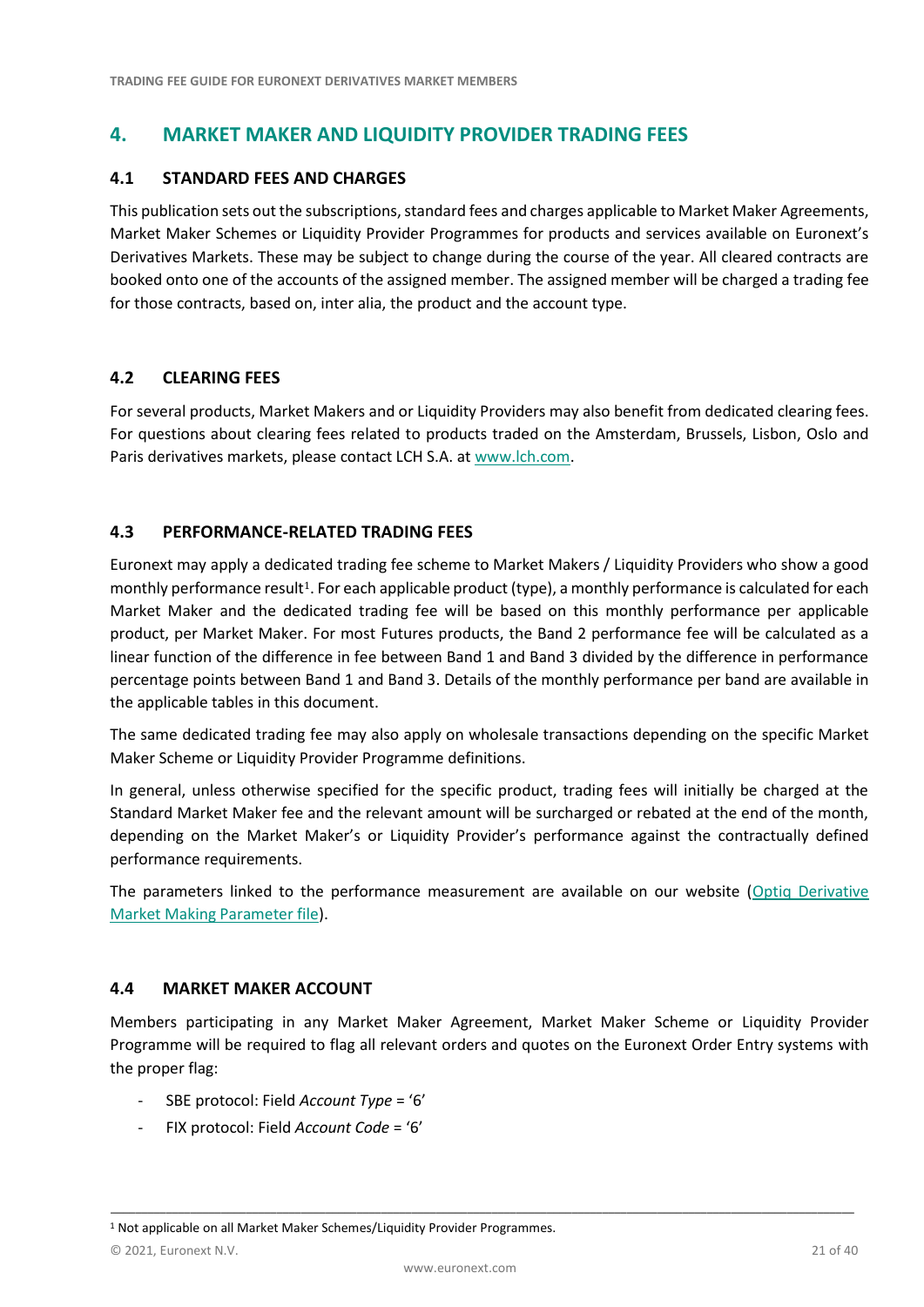# <span id="page-21-0"></span>**4.5 PROCEDURE FOR OMISSION**

Market Makers and Liquidity Providers are fully responsible for entering the correct settings in the system to identify orders as MM/LP orders.

Market Makers and Liquidity Providers are by exception allowed to file for a misflag request, thereby asking Euronext for a reimbursement of relevant trading fees. Such requests are however to be made exclusively on an exceptional basis and they must be duly evidenced. Any such request must follow the procedure below in order to be considered and processed by Euronext.

- 1. To notify Euronext of a misflag and any related request, the Market Maker or Liquidity Provider must send a Misflag Request Form with return receipt to its usual Euronext account manager. Templates of the Misflag Request Form to be used are available online via the Euronext Connect customer portal at[: https://connect2.euronext.com/trade/market-makers-liquidity-providers](https://connect2.euronext.com/trade/market-makers-liquidity-providers) or through the account manager.
- 2. The Misflag Request Form must be sent within two months of the relevant invoice date with all relevant information so as to allow Euronext to process it. Information provided shall in particular include details (IT traces) of all orders sent via the Market Maker or Liquidity Provider's trading systems during the relevant period to which the misflag request relates.

Any misflag of orders is a violation of the Euronext Rule Book, and as such is duly analysed through a dedicated committee. Also note that in case of approval of the misflag, Euronext will remove from the overall amount to be reimbursed an amount corresponding to the amount in the violation (at least 10% the first time and more depending on the cases).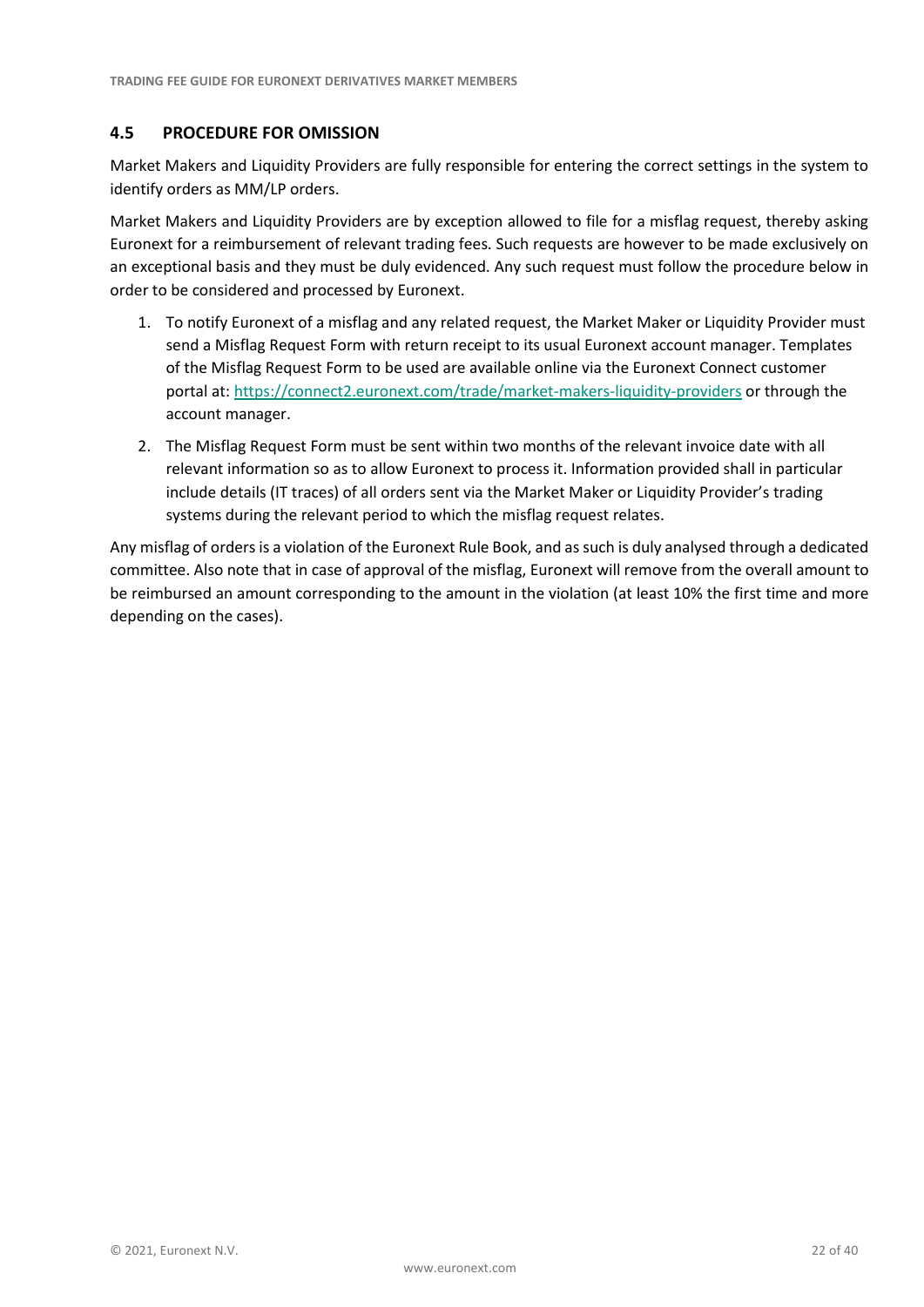# <span id="page-22-0"></span>**4.6 COMMODITY FUTURES AND OPTIONS**

#### **4.6.1 MARKET MAKER AGREEMENT**

No financial benefits are granted to the participant in the Market Making Agreement.

#### **4.6.2 MARKET MAKER SCHEME**

Euronext trading fees for central order book trades qualifying for a Market Maker Scheme will amount to €0.25 per lot.

The final monthly performance for each Market Maker will be determined per specific contract and outlined in the market maker scheme description for the contract. The below table relates to the fees charged per specific contract if performance is achieved.

#### **1) European Durum Wheat futures**

Euronext trading fees for central order book trades qualifying for a Market Maker Scheme, where a Market Maker meets the requirements for the particular Month will amount to:

| Trading fee for Durum Wheat contract per lot | Trading fee for equivalent number of EBM milling<br>Wheat futures traded |
|----------------------------------------------|--------------------------------------------------------------------------|
| €0.0125                                      | €0.0125*                                                                 |

\* A performing market maker in Durum Wheat futures will be awared a rebate such that the cost per trade for Durum Wheat trades will be 1.25 Euro Cents per trade. There will be an equivalent rebate for their Milling Wheat trades for the month up to the number of Durum Wheat trades in lots. i.e. If a market maker trades up to 100 Durum Wheat lots and also 150 milling wheat lots in the same month their will be a rebate to 100 durum wheat lots and 100 milling wheat lots.

# <span id="page-22-1"></span>**4.7 SINGLE STOCK FUTURES – ALL MARKETS**

#### **4.7.1 MARKET MAKER AGREEMENT**

No financial benefits are granted to the participant in the Market Making Agreement.

#### **4.7.2 MARKET MAKER SCHEME**

The final monthly performance for each Market Maker will be determined per specific contract. The below table relates to the average performance achieved per specific contract.

#### **2) Cash settled Single Stock Futures**

Euronext trading fees for central order book trades qualifying for a Market Maker Scheme will amount to:

| MONTHLY PERFORMANCE PERCENTAGE (mp) | <b>FEE PER LOT</b> |
|-------------------------------------|--------------------|
| mp <50%                             | €0.05              |
| $50\% \le mp \le 80\%$              | %fee = $0.00167$   |
| $mp \geq 80\%$                      | €0.00              |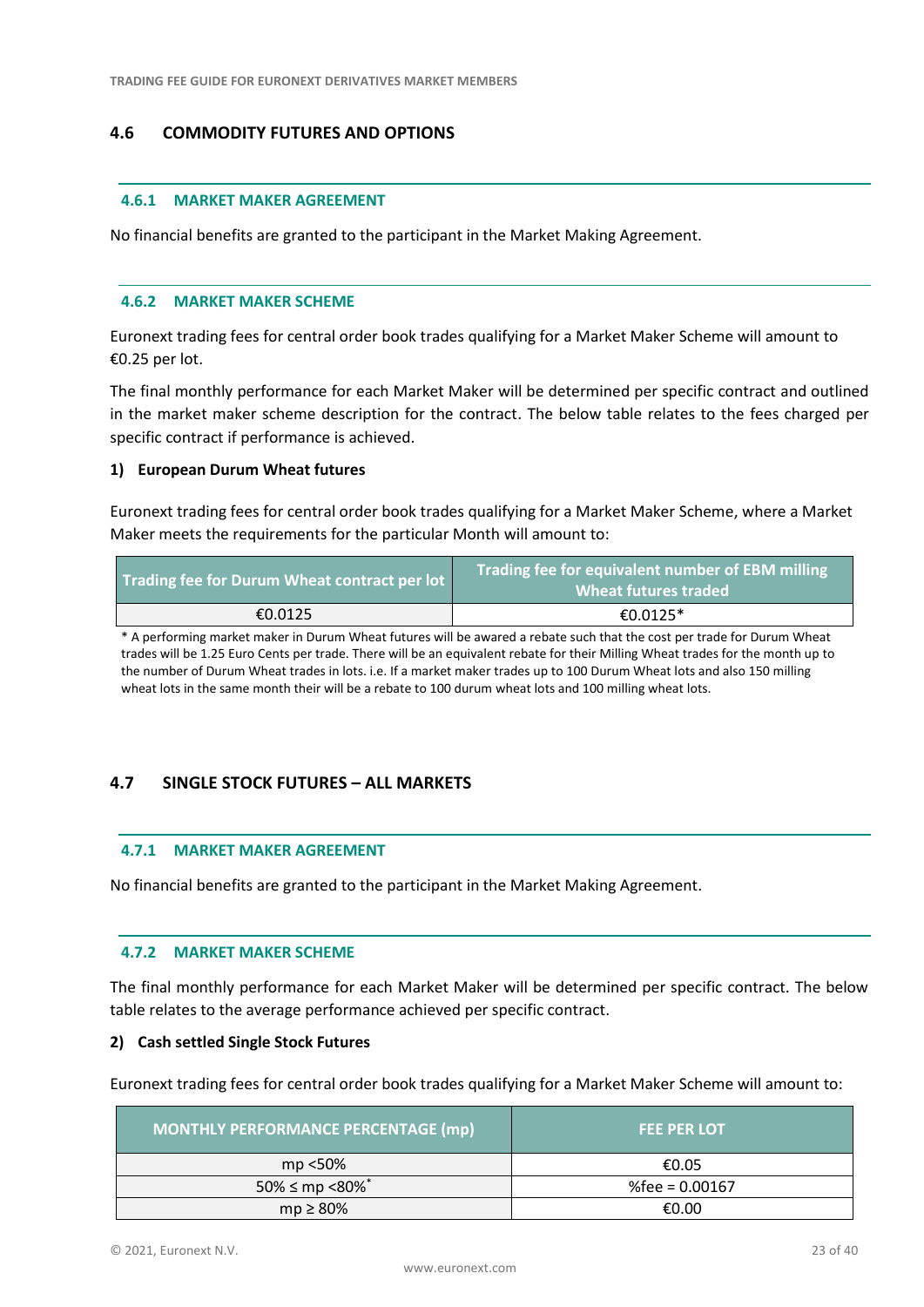| Maximum Trading fee per posting                                                                                                   |  |
|-----------------------------------------------------------------------------------------------------------------------------------|--|
| $\star$ The factor decision in the configuration because colored completed as a consequence of $\pi$ and collected as $f$ and $f$ |  |

The fee is related to the linear function between €0.00 and €0.05. As an example, a performance of 75% will result in a fee of (€0.00 + 5 \* €0.00167) = €0.00835 per lot

Euronext trading fees for Large-In-Scale trades qualifying for a Market Maker Scheme will amount to:

| <b>FEE PER LOT</b> | <b>Maximum Trading fee per posting</b> |
|--------------------|----------------------------------------|
| €0.04              | €80                                    |

#### **3) Physically settled Single Stock Futures**

Euronext trading fees for central order book trades qualifying for a Market Maker Scheme will amount to:

| <b>MONTHLY PERFORMANCE PERCENTAGE (mp)</b> | <b>FEE PER LOT</b> |
|--------------------------------------------|--------------------|
| mp <50%                                    | €0.05              |
| 50% $\leq$ mp <80% $*$                     | %fee = $0.00167$   |
| $mp \geq 80\%$                             | €0.00              |
| Maximum Trading fee per posting            | €100               |

\* The fee is related to the linear function between €0.00 and €0.05. As an example, a performance of 75% will result in a fee of (€0.00 + 5 \* €0.00167) = €0.00835 per lot

Euronext trading fees for Large-In-Scale trades qualifying for a Market Maker Scheme will amount to:

| <b>FEE PER LOT</b> | Maximum Trading fee per posting |
|--------------------|---------------------------------|
| €0.03              | €150                            |

#### <span id="page-23-0"></span>**4.8 SINGLE STOCK DIVIDEND FUTURES – ALL MARKETS**

#### **4.8.1 MARKET MAKER AGREEMENT**

No financial benefits are granted to the participant in the Market Making Agreement.

#### **4.8.2 MARKET MAKER SCHEME**

The final monthly performance for each Market Maker will be determined per specific contract. The below table relates to the average performance achieved per specific contract.

Euronext trading fees for central order book trades qualifying for a Market Maker Scheme will amount to:

| <b>MONTHLY PERFORMANCE PERCENTAGE</b><br>(mp) | <b>FUTURE PRICE</b> | <b>FEE PER LOT</b> |
|-----------------------------------------------|---------------------|--------------------|
|                                               | < 0.50              | €0.20              |
| Band 1                                        | $0.50 - 1.00$       | €1.70              |
|                                               | > 1.00              | €2.70              |
|                                               | < 0.50              | €0.50              |
| Band 2                                        | $0.50 - 1.00$       | €3.50              |
|                                               | > 1.00              | €5.50              |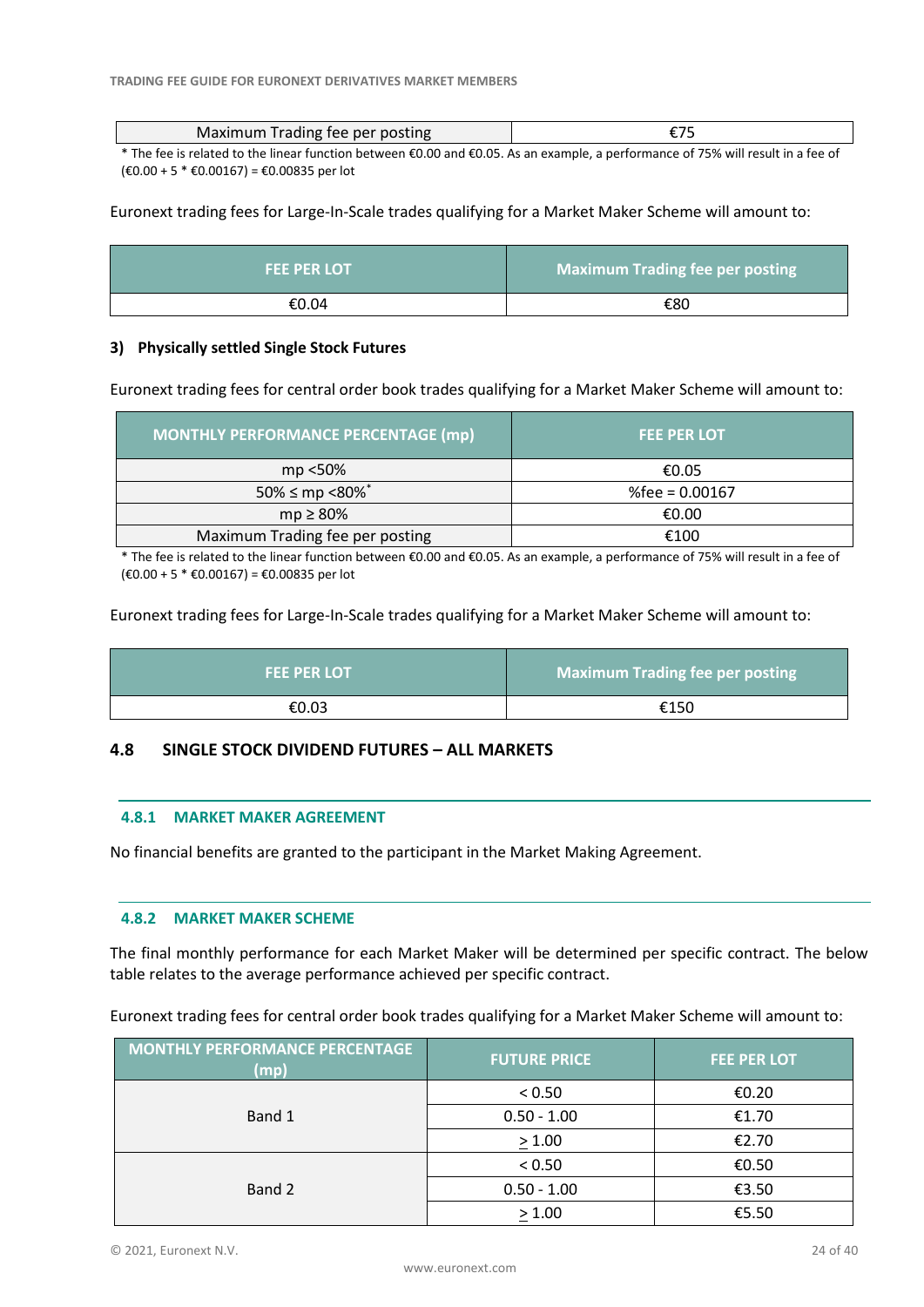| <b>MONTHLY PERFORMANCE PERCENTAGE</b><br>(mp) | <b>FUTURE PRICE</b> | <b>FEE PER LOT</b> |
|-----------------------------------------------|---------------------|--------------------|
|                                               | < 0.50              | €0.45              |
| Band 1                                        | $0.50 - 1.00$       | €2.70              |
|                                               | > 1.00              | €4.20              |
|                                               | < 0.50              | €1.00              |
| Band 2                                        | $0.50 - 1.00$       | €5.50              |
|                                               | > 1.00              | €8.50              |

# Euronext trading fees for Large-In-Scale trades qualifying for a Market Maker Scheme will amount to: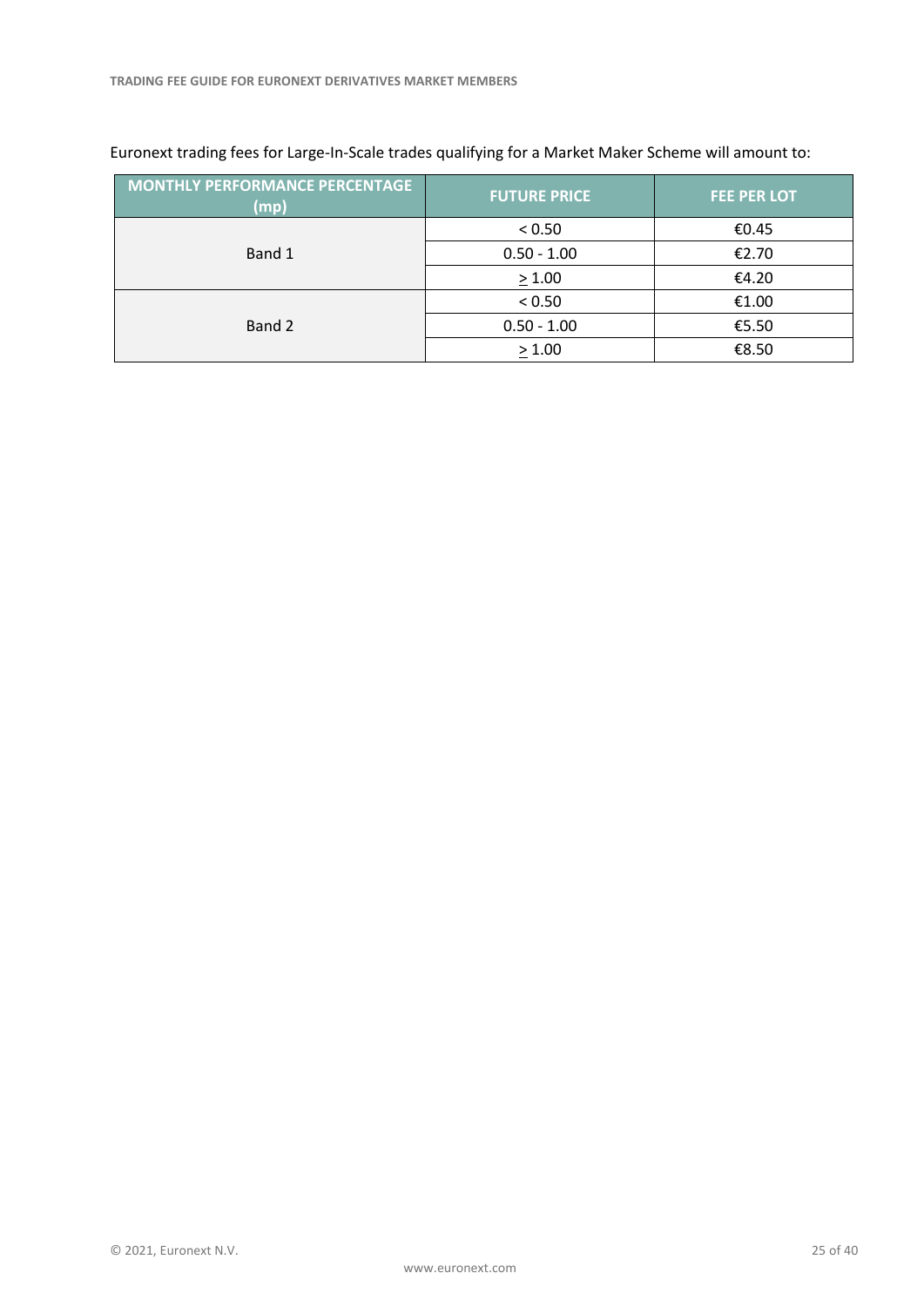# <span id="page-25-0"></span>**4.9 EQUITY DERIVATIVES – AMSTERDAM MARKET**

#### **4.9.1 MARKET MAKER AGREEMENT**

No financial benefits are granted to the participant in the Market Making Agreement.

#### **4.9.2 MARKET MAKER SCHEME**

Please note trading fees do not include clearing fees, and trading fee reductions are only applicable on central order book transactions and Request for Cross facility transactions, executed by the Market Maker and booked on its T origin account at LCH SA. Furthermore, it is the Member's sole responsibility to correctly allocate its business. Euronext will not be held liable for incorrect allocation by a Member. The tables below apply for each contract separately.

Euronext trading fees for central order book and Request for Cross trades qualifying for a Market Maker Scheme will amount to:

| <b>IEO NL American Standard</b>                 |                       |  |
|-------------------------------------------------|-----------------------|--|
| <b>AVERAGE MONTHLY PERFORMANCE PER CONTRACT</b> | <b>APPLICABLE FEE</b> |  |
| Less than required performance                  | £0.15                 |  |
| Equal to or better than required performance    | €0.08                 |  |
| <b>Additional rebates</b>                       | (1-rebate%) * €0.08   |  |
| Maximum fee amount per order                    | €200                  |  |

| <b>IEO NL American Weekly</b>                   |                        |  |
|-------------------------------------------------|------------------------|--|
| <b>AVERAGE MONTHLY PERFORMANCE PER CONTRACT</b> | <b>APPLICABLE FEE</b>  |  |
| Less than required performance                  | €0.15                  |  |
| Equal to or better than required performance    | €0.08                  |  |
| Additional rebates                              | $(1$ -rebate%) * €0.08 |  |
| Maximum fee amount per order                    | €200                   |  |

| <b>IEO DE American Standard</b>                 |                        |  |
|-------------------------------------------------|------------------------|--|
| <b>AVERAGE MONTHLY PERFORMANCE PER CONTRACT</b> | <b>APPLICABLE FEE</b>  |  |
| Less than required performance                  | €0.07                  |  |
| Equal to or better than required performance    | €0.04                  |  |
| Additional rebates                              | $(1$ -rebate%) * €0.04 |  |
| Maximum fee amount per order                    | €200                   |  |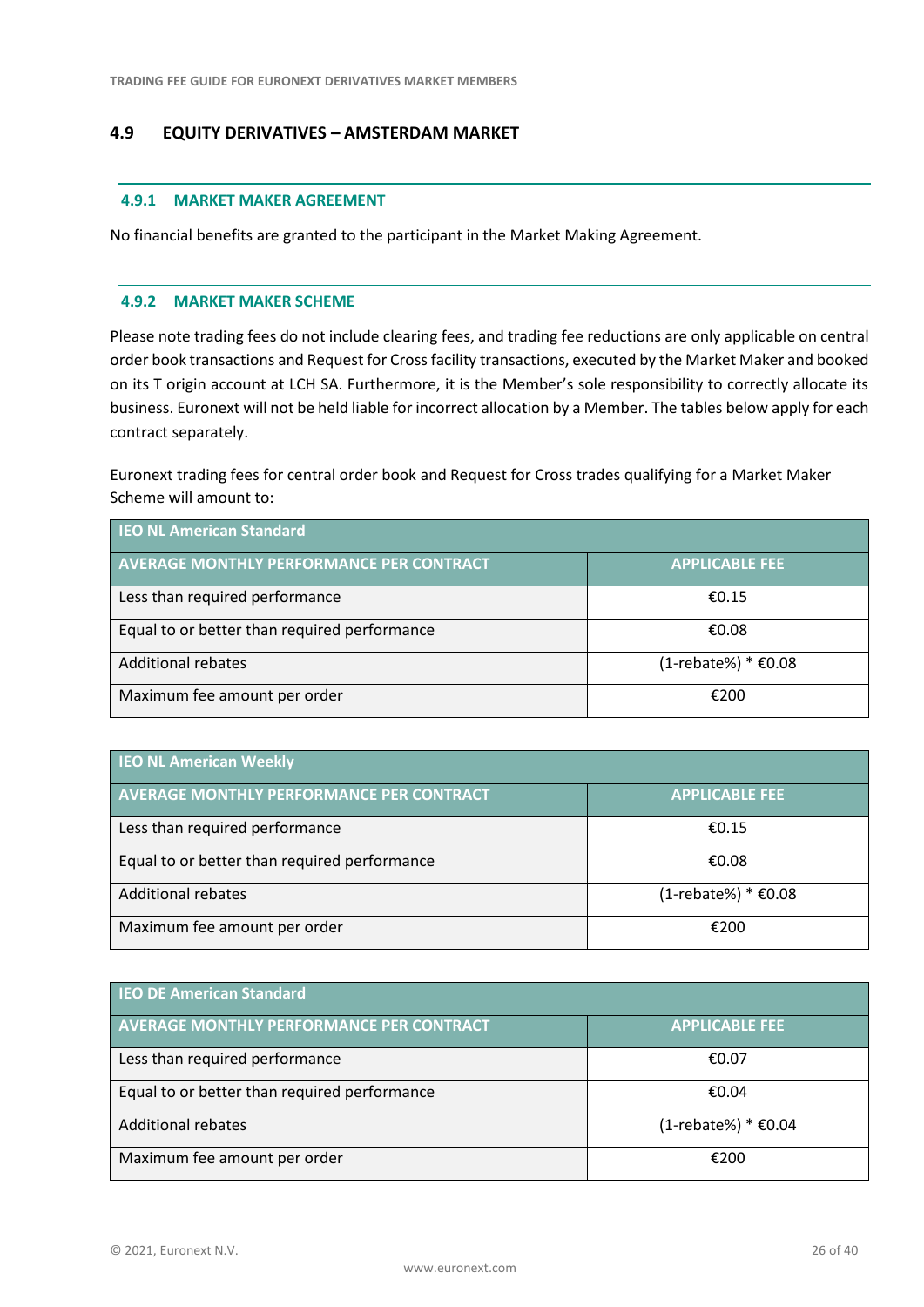| <b>IEO NL American Spotlight</b>                |                       |  |
|-------------------------------------------------|-----------------------|--|
| <b>AVERAGE MONTHLY PERFORMANCE PER CONTRACT</b> | <b>APPLICABLE FEE</b> |  |
| Less than required performance                  | £0.15                 |  |
| Equal to or better than required performance    | €0.00                 |  |
| Maximum fee amount per order                    | €200                  |  |

| <b>IEO NL European Standard</b>                 |                        |  |
|-------------------------------------------------|------------------------|--|
| <b>AVERAGE MONTHLY PERFORMANCE PER CONTRACT</b> | <b>APPLICABLE FEE</b>  |  |
| Less than required performance                  | €0.15                  |  |
| Equal to or better than required performance    | €0.08                  |  |
| Additional rebates                              | $(1$ -rebate%) * €0.08 |  |
| Maximum fee amount per order                    | €200                   |  |

| <b>ETF NL American Standard options</b>         |                        |  |
|-------------------------------------------------|------------------------|--|
| <b>AVERAGE MONTHLY PERFORMANCE PER CONTRACT</b> | <b>APPLICABLE FEE</b>  |  |
| Less than required performance                  | €0.15                  |  |
| Equal to or better than required performance    | €0.08                  |  |
| <b>Additional rebates</b>                       | $(1$ -rebate%) * €0.08 |  |
| Maximum fee amount per order                    | €200                   |  |

| <b>IEO NL American O-class</b>                  |                       |  |
|-------------------------------------------------|-----------------------|--|
| <b>AVERAGE MONTHLY PERFORMANCE PER CONTRACT</b> | <b>APPLICABLE FEE</b> |  |
| Less than required performance                  | €0.00                 |  |
| Equal to or better than required performance    | €0.00                 |  |

| <b>AEX-Index<sup>®</sup> options</b>         |                        |  |
|----------------------------------------------|------------------------|--|
| AVERAGE MONTHLY PERFORMANCE PER CONTRACT     | <b>APPLICABLE FEE</b>  |  |
| Less than required performance               | €0.17                  |  |
| Equal to or better than required performance | €0.10                  |  |
| <b>Additional rebates</b>                    | $(1$ -rebate%) * €0.10 |  |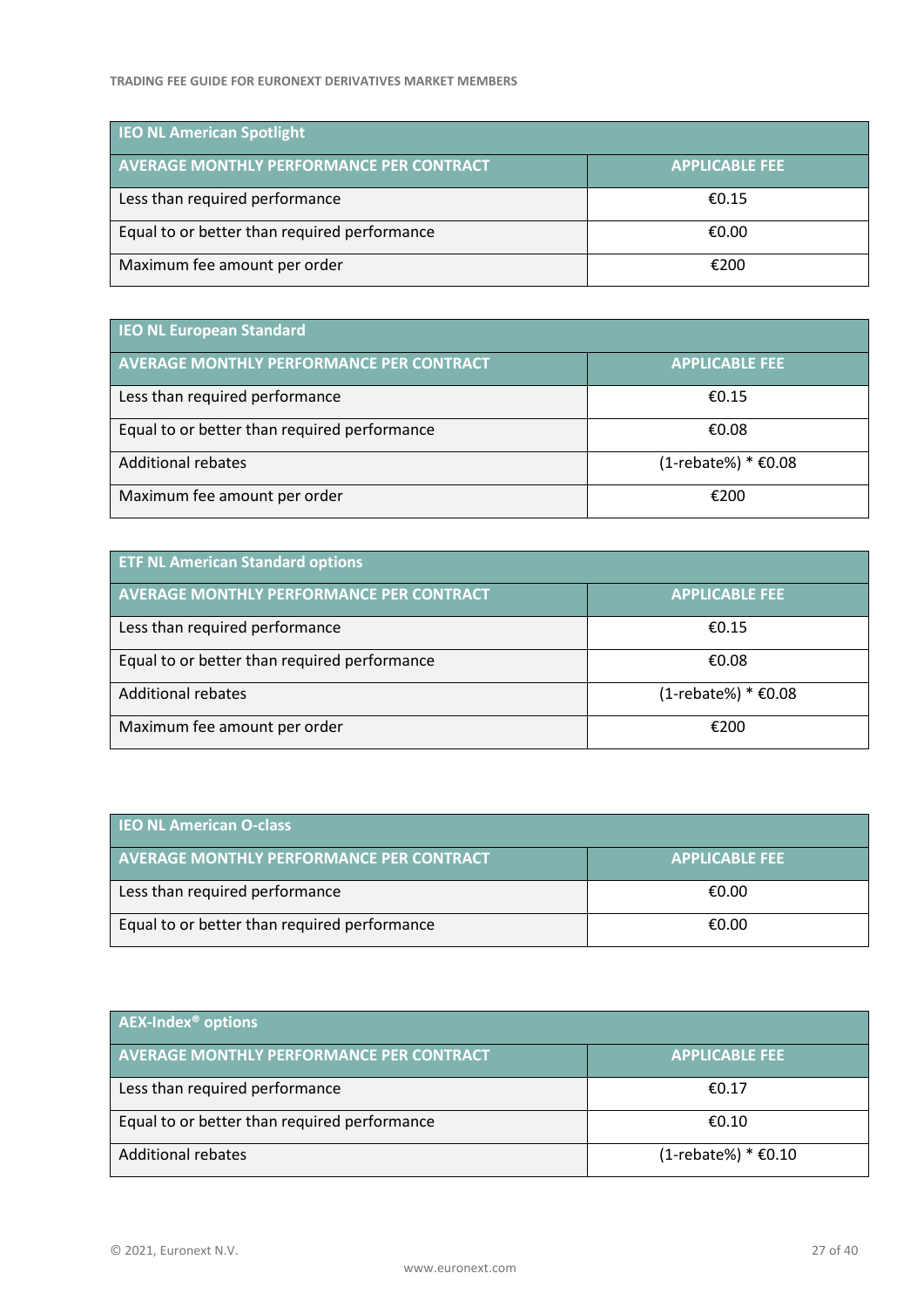| <b>AEX-Index<sup>®</sup> options weekly</b>     |                        |  |
|-------------------------------------------------|------------------------|--|
| <b>AVERAGE MONTHLY PERFORMANCE PER CONTRACT</b> | <b>APPLICABLE FEE</b>  |  |
| Less than required performance                  | €0.17                  |  |
| Equal to or better than required performance    | €0.10                  |  |
| Additional rebates                              | $(1$ -rebate%) * €0.10 |  |

| $\blacksquare$ AEX-Index <sup>®</sup> options daily |                        |  |
|-----------------------------------------------------|------------------------|--|
| <b>AVERAGE MONTHLY PERFORMANCE PER CONTRACT</b>     | <b>APPLICABLE FEE</b>  |  |
| Less than required performance                      | €0.17                  |  |
| Equal to or better than required performance        | €0.10                  |  |
| Additional rebates                                  | $(1$ -rebate%) * €0.10 |  |

| AEX-Index <sup>®</sup> mini options             |                        |  |
|-------------------------------------------------|------------------------|--|
| <b>AVERAGE MONTHLY PERFORMANCE PER CONTRACT</b> | <b>APPLICABLE FEE</b>  |  |
| Less than required performance                  | €0.02                  |  |
| Equal to or better than required performance    | €0.01                  |  |
| Additional rebates                              | $(1$ -rebate%) * €0.01 |  |

| <b>PSI 20<sup>®</sup> Index options</b>         |                        |  |
|-------------------------------------------------|------------------------|--|
| <b>AVERAGE MONTHLY PERFORMANCE PER CONTRACT</b> | <b>APPLICABLE FEE</b>  |  |
| Less than required performance                  | €0.02                  |  |
| Equal to or better than required performance    | €0.01                  |  |
| Additional rebates                              | $(1$ -rebate%) * €0.01 |  |

| <b>AEX-Index<sup>®</sup> FUTURES</b>                                            |                    |                |
|---------------------------------------------------------------------------------|--------------------|----------------|
| <b>PRODUCT</b>                                                                  | <b>FEE PER LOT</b> |                |
|                                                                                 | <b>COB</b>         | Large-In-Scale |
| AEX-Index <sup>®</sup> Futures Contract (symbol FTI)                            | €0.40              | €0.45          |
| AEX-Index <sup>®</sup> Weekly Futures Contracts (symbols 1FT, 2FT, 4FT and 5FT) | €0.40              | €0.45          |
| AEX-Index <sup>®</sup> Mini Futures Contract (symbol MFA)                       |                    | €0.04          |

| <b>MONTHLY PERFORMANCE PERCENTAGE (mp)</b> | AMX <sup>®</sup> INDEX FUTURES (symbol FMX) |
|--------------------------------------------|---------------------------------------------|
| mp <50%                                    | €0.17                                       |
| $50\% \le mp \lt 70\%$                     | €0.12                                       |
| 70% ≤ mp <85% <sup>**</sup>                | $%$ fee = 0.00333                           |
| $mp \geq 85\%$                             | €0.07                                       |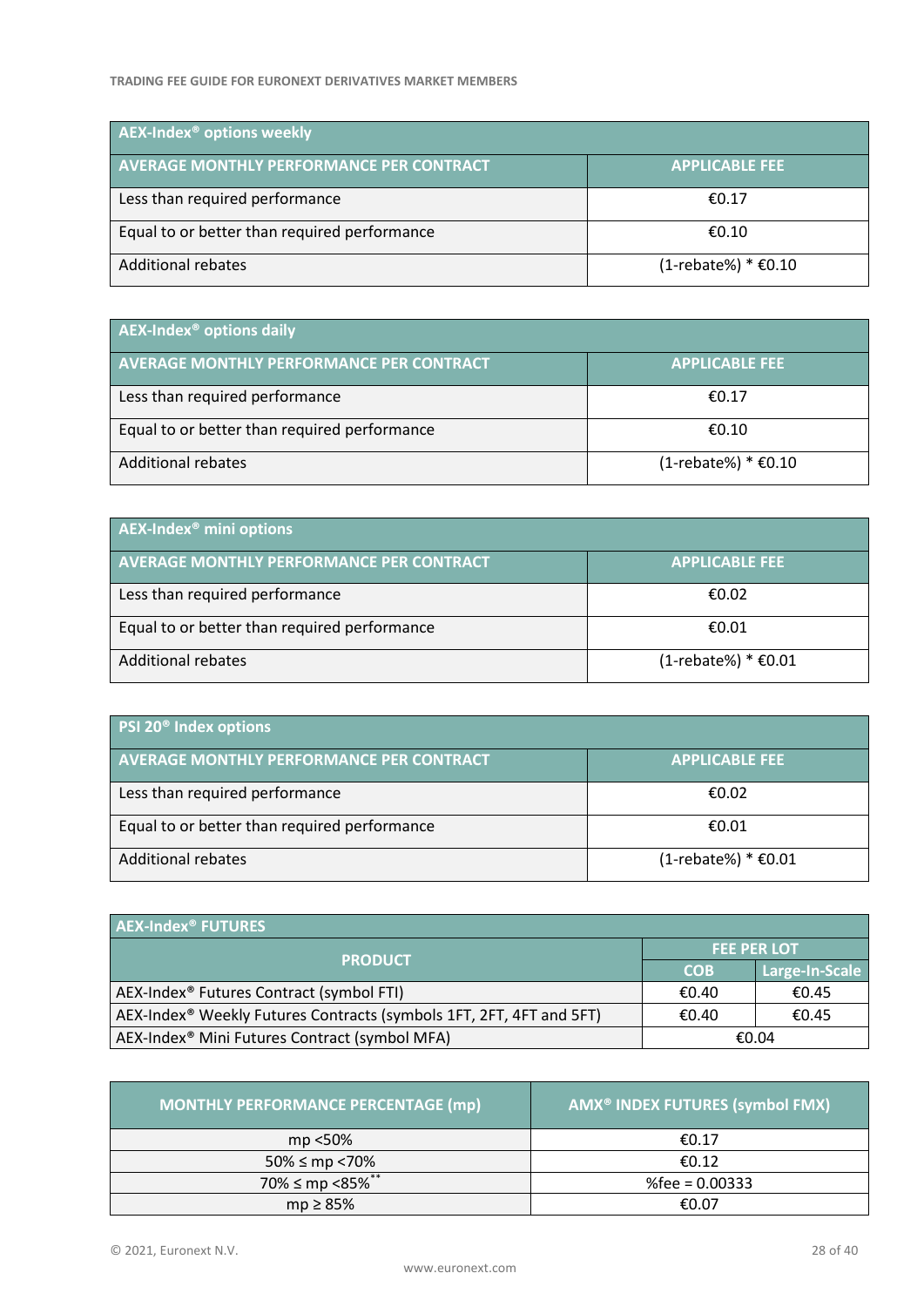\*Example for FMX: The fee is related to the linear function between €0.07 and €0.12. As an example, a performance of 75% will result in a fee of (€0.07 + 10  $*$  €0.00333) = €0.1033 per lot.

| MONTHLY PERFORMANCE PERCENTAGE (mp) | AEX <sup>®</sup> DIVIDEND INDEX FUTURES (symbol<br>AXF) |
|-------------------------------------|---------------------------------------------------------|
| mp <50%                             | €0.32                                                   |
| $50\% \le mp \le 65\%$              | €0.25                                                   |
| $65\% \le mp \le 80\%$              | %fee = $0.009$                                          |
| $mp \geq 80\%$                      | €0.07                                                   |

\* The fee is related to the linear function between €0.07 and €0.25. As an example, a performance of 75% will result in a fee of  $(€0.07 + 5 * €0.009) = €0.115$  per lot.

Euronext trading fees for central order book trades and Large-In-Scale trades qualifying for a Market Maker Scheme will amount to:

| <b>MONTHLY PERFORMANCE PERCENTAGE (mp)</b> | <b>Morningstar Eurozone 50 Index Futures</b><br>(symbol FME) |
|--------------------------------------------|--------------------------------------------------------------|
| mp <50%                                    | €0.30                                                        |
| $50\% \le mp \le 65\%$                     | €0.25                                                        |
| $65\% \le mp \le 80\%$ <sup>*</sup>        | %fee = $0.016667$                                            |
| $mp \geq 80\%$                             | €0.00                                                        |

\* The fee is related to the linear function between €0.00 and €0.25. As an example, a performance of 75% will result in a fee of (€0.00 + 5 \* €0.016667) = €0.0833 per lot.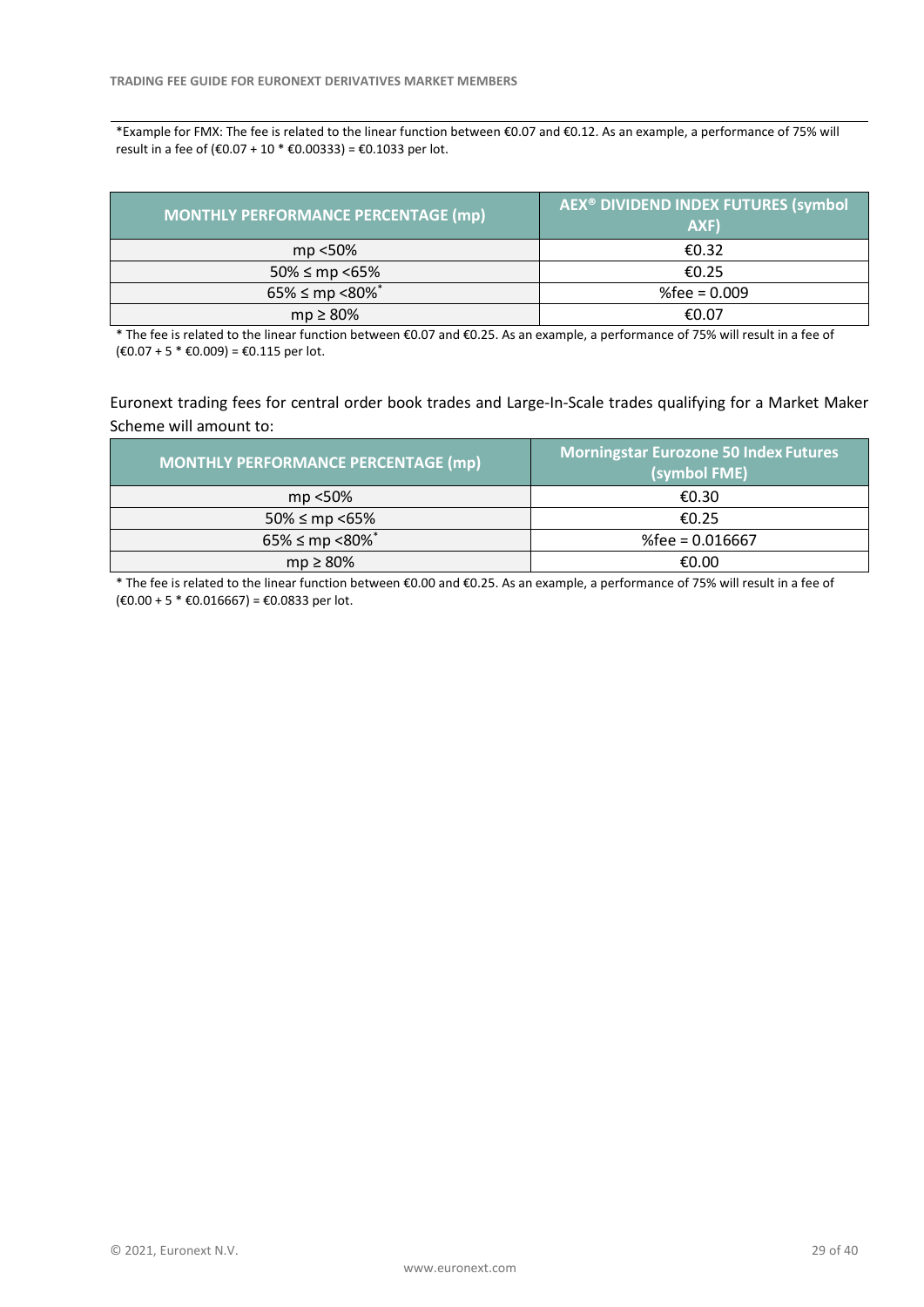# <span id="page-29-0"></span>**4.10 EQUITY DERIVATIVES – BRUSSELS MARKET**

#### **4.10.1 MARKET MAKER AGREEMENT**

No financial benefits are granted to the participant in the Market Making Agreement.

#### **4.10.2 MARKET MAKER SCHEME**

Please note that trading fees do not include clearing fees, and trading fee reductions are only applicable on central order book transactions and Request for Cross facility transactions, executed by the Market Maker and booked on its T origin account at LCH SA. Furthermore, it is the Member's sole responsibility to correctly allocate its business. Euronext will not be held liable for incorrect allocation by a Member.

Euronext trading fees for central order book and Request for Cross trades qualifying for a Market Maker Scheme will amount to:

| <b>IEO BE American Standard</b>                 |                       |  |
|-------------------------------------------------|-----------------------|--|
| <b>AVERAGE MONTHLY PERFORMANCE PER CONTRACT</b> | <b>APPLICABLE FEE</b> |  |
| Less than required performance                  | £0.15                 |  |
| Equal to or better than required performance    | €0.08                 |  |
| <b>Additional rebates</b>                       | (1-rebate%) * €0.08   |  |
| Maximum fee amount per order                    | €200                  |  |

| <b>IEO BE American weekly</b>                   |                        |  |
|-------------------------------------------------|------------------------|--|
| <b>AVERAGE MONTHLY PERFORMANCE PER CONTRACT</b> | <b>APPLICABLE FEE</b>  |  |
| Less than required performance                  | €0.15                  |  |
| Equal to or better than required performance    | €0.08                  |  |
| <b>Additional rebates</b>                       | $(1$ -rebate%) * €0.08 |  |
| Maximum fee amount per order                    | €200                   |  |

| <b>IEO BE American Spotlight</b>                |                       |
|-------------------------------------------------|-----------------------|
| <b>AVERAGE MONTHLY PERFORMANCE PER CONTRACT</b> | <b>APPLICABLE FEE</b> |
| Less than required performance                  | £0.15                 |
| Equal to or better than required performance    | €0.00                 |
| Maximum fee amount per order                    | €200                  |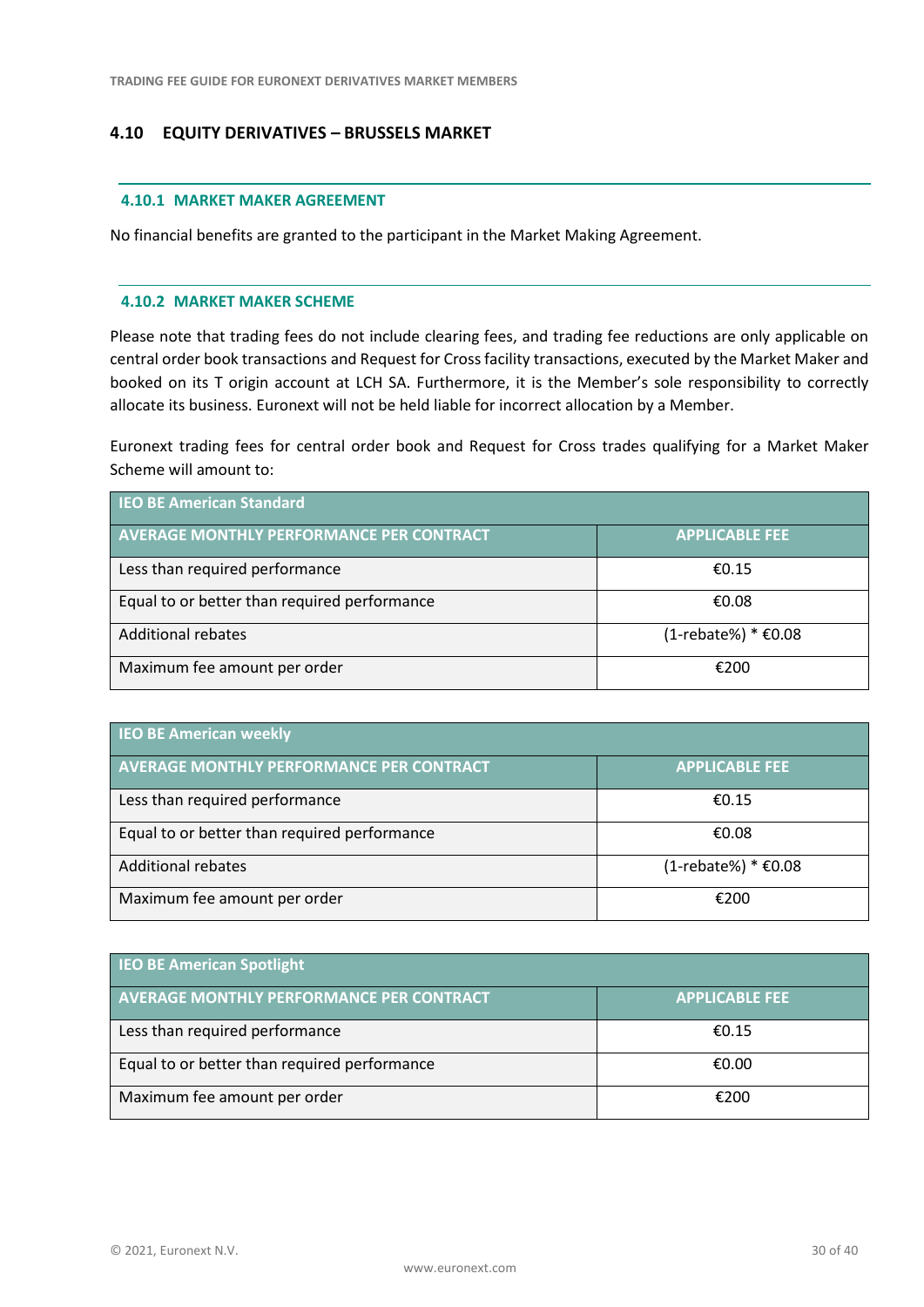| <b>IEO BE American O-class</b>                  |                       |
|-------------------------------------------------|-----------------------|
| <b>AVERAGE MONTHLY PERFORMANCE PER CONTRACT</b> | <b>APPLICABLE FEE</b> |
| Less than required performance                  | €0.00                 |
| Equal to or better than required performance    | €0.00                 |

| <b>BEL 20<sup>®</sup> Index options</b>         |                        |
|-------------------------------------------------|------------------------|
| <b>AVERAGE MONTHLY PERFORMANCE PER CONTRACT</b> | <b>APPLICABLE FEE</b>  |
| Less than required performance                  | €0.17                  |
| Equal to or better than required performance    | €0.10                  |
| <b>Additional rebates</b>                       | $(1$ -rebate%) * €0.10 |

| <b>BEL 20<sup>®</sup> Index futures</b>         |                       |
|-------------------------------------------------|-----------------------|
| <b>AVERAGE MONTHLY PERFORMANCE PER CONTRACT</b> | <b>APPLICABLE FEE</b> |
| Less than required performance                  | €0.32                 |
| Equal to or better than required performance    | €0.32                 |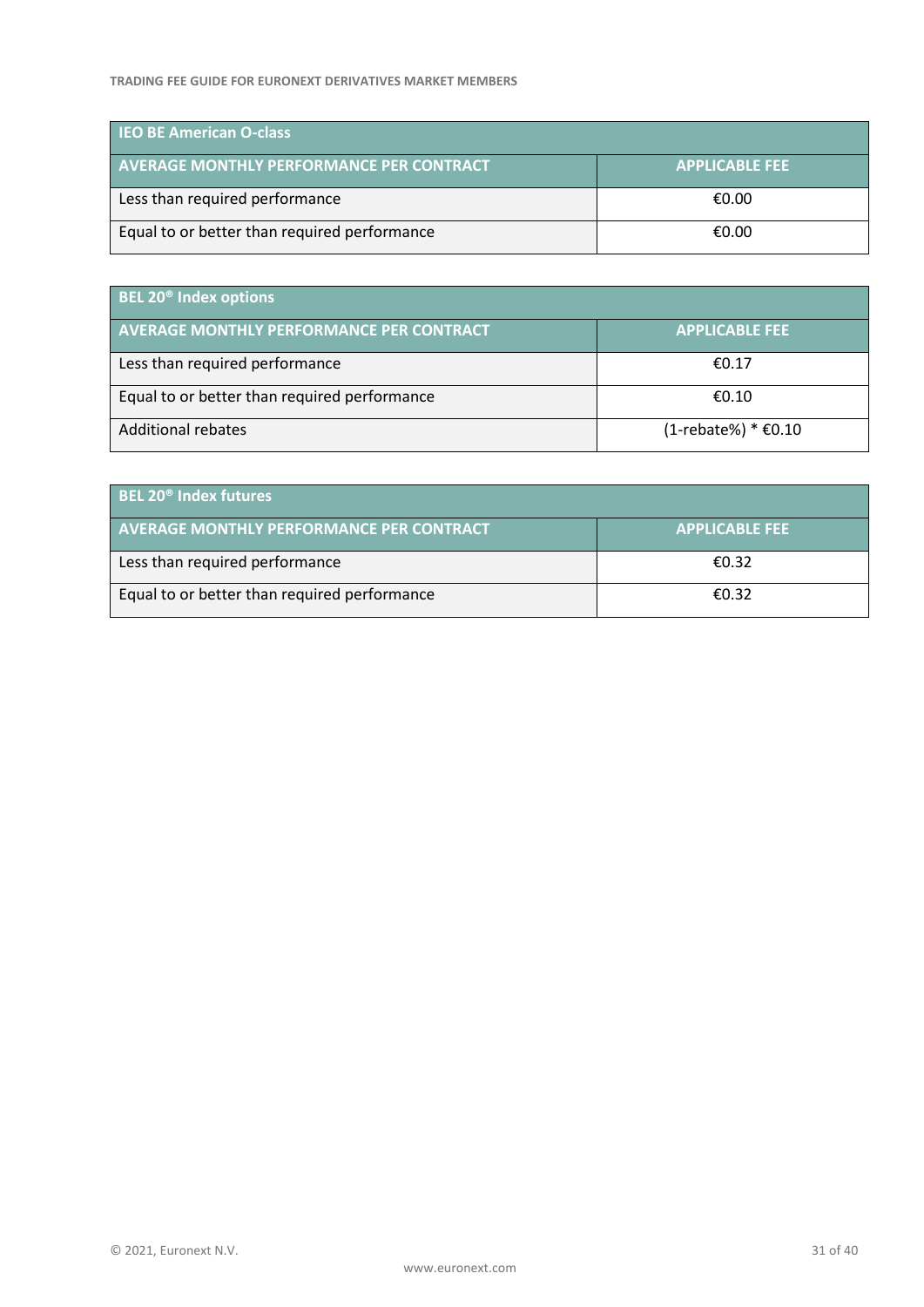# <span id="page-31-0"></span>**4.11 EQUITY DERIVATIVES – LISBON MARKET**

#### **4.11.1 MARKET MAKER AGREEMENT**

No financial benefits are granted to the participant in the Market Making Agreement.

#### **4.11.2 MARKET MAKER SCHEME**

Please note trading fees do not include clearing fees, and trading fee reductions are only applicable on central order book transactions executed by the Market Maker and booked on its T origin account at LCH SA. Furthermore, it is the Member's sole responsibility to correctly allocate its business. Euronext will not be held liable for incorrect allocation by a Member.

Euronext trading fees for central order book trades qualifying for a Market Maker Scheme will amount to:

| <b>MONTHLY PERFORMANCE PERCENTAGE (mp)</b> | <b>PSI 20<sup>®</sup> INDEX FUTURE</b><br><b>FEE PER LOT1</b> |
|--------------------------------------------|---------------------------------------------------------------|
| mp <50%                                    | €0.65                                                         |
| $50\% \le mp \le 65\%$                     | €0.50                                                         |
| $65\% \le mp \le 80\%$                     | €0.15                                                         |
| $mp \geq 80\%$                             | €0.05                                                         |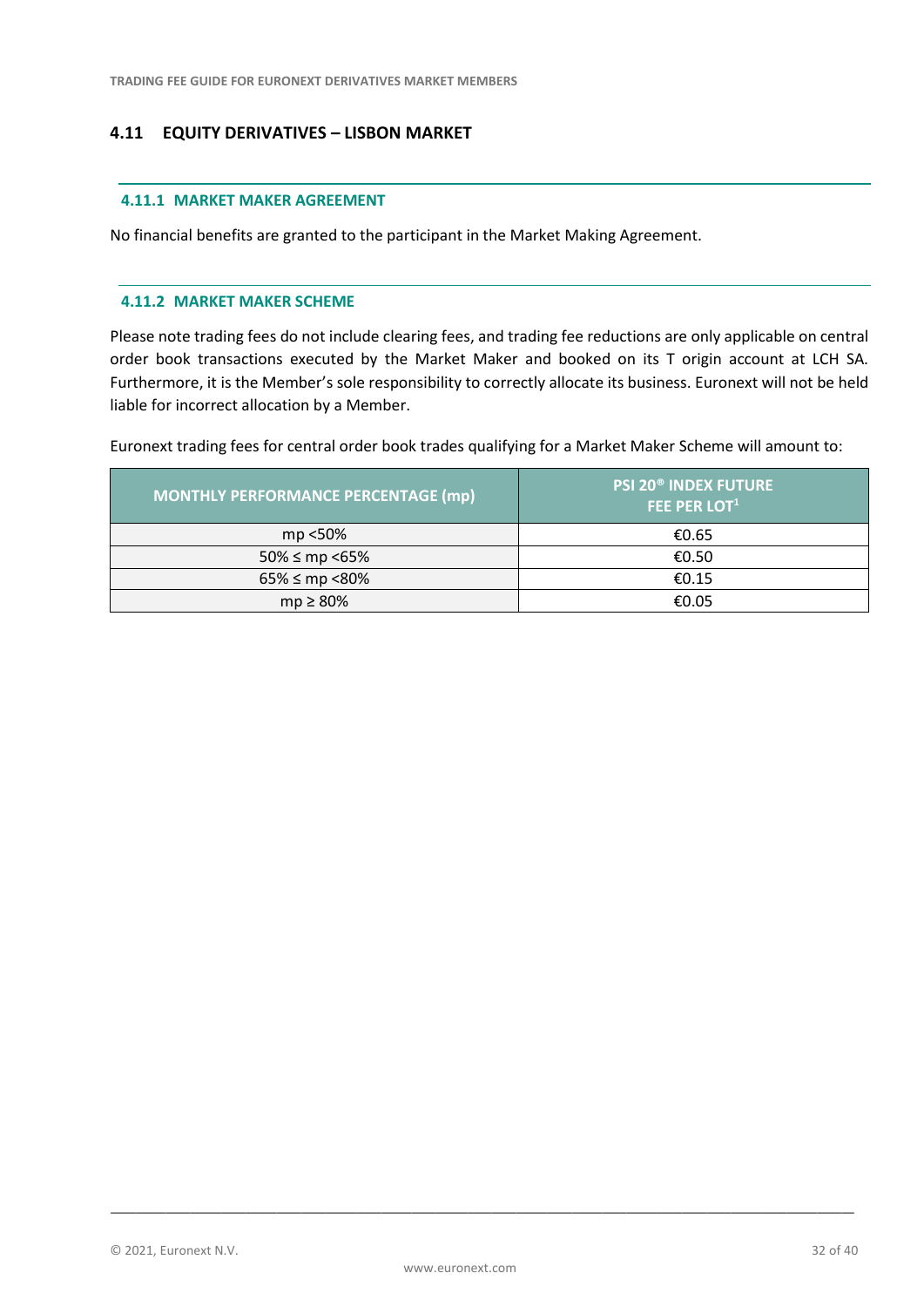# <span id="page-32-0"></span>**4.12 EQUITY DERIVATIVES – OSLO MARKET**

#### **4.12.1 MARKET MAKER AGREEMENT**

No financial benefits are granted to the participant in the Market Making Agreement.

#### **4.12.2 MARKET MAKER SCHEME**

Please note trading fees do not include clearing fees, and trading fee reductions are applicable on both central order book and wholesale transactions booked on the Market Maker's T-origin account at LCH SA. Furthermore, it is the Member's sole responsibility to correctly allocate its business. Euronext will not be held liable for incorrect allocation by a Member.

Euronext trading fees for central order book trades and Large-In-Scale trades qualifying for a Market Maker Scheme will amount to:

| <b>IEO NO American Standard</b>                 |                          |
|-------------------------------------------------|--------------------------|
| <b>AVERAGE MONTHLY PERFORMANCE PER CONTRACT</b> | <b>APPLICABLE FEE 12</b> |
| Less than required performance                  | <b>NOK 2.70</b>          |
| Equal to or better than required performance    | <b>NOK 0.40</b>          |
| Additional rebates                              | (1-rebate%) * NOK 0.40   |
| <b>OBX Index options</b>                        |                          |
| <b>AVERAGE MONTHLY PERFORMANCE PER CONTRACT</b> | <b>APPLICABLE FEE</b>    |
| Less than required performance                  | <b>NOK 1.50</b>          |
| Equal to or better than required performance    | <b>NOK 0.40</b>          |
| <b>Additional rebates</b>                       | (1-rebate%) * NOK 0.40   |

<sup>1</sup> Max 1% of traded amount (1% x premium x contract size)

<sup>2</sup> Max NOK 10,000 per posting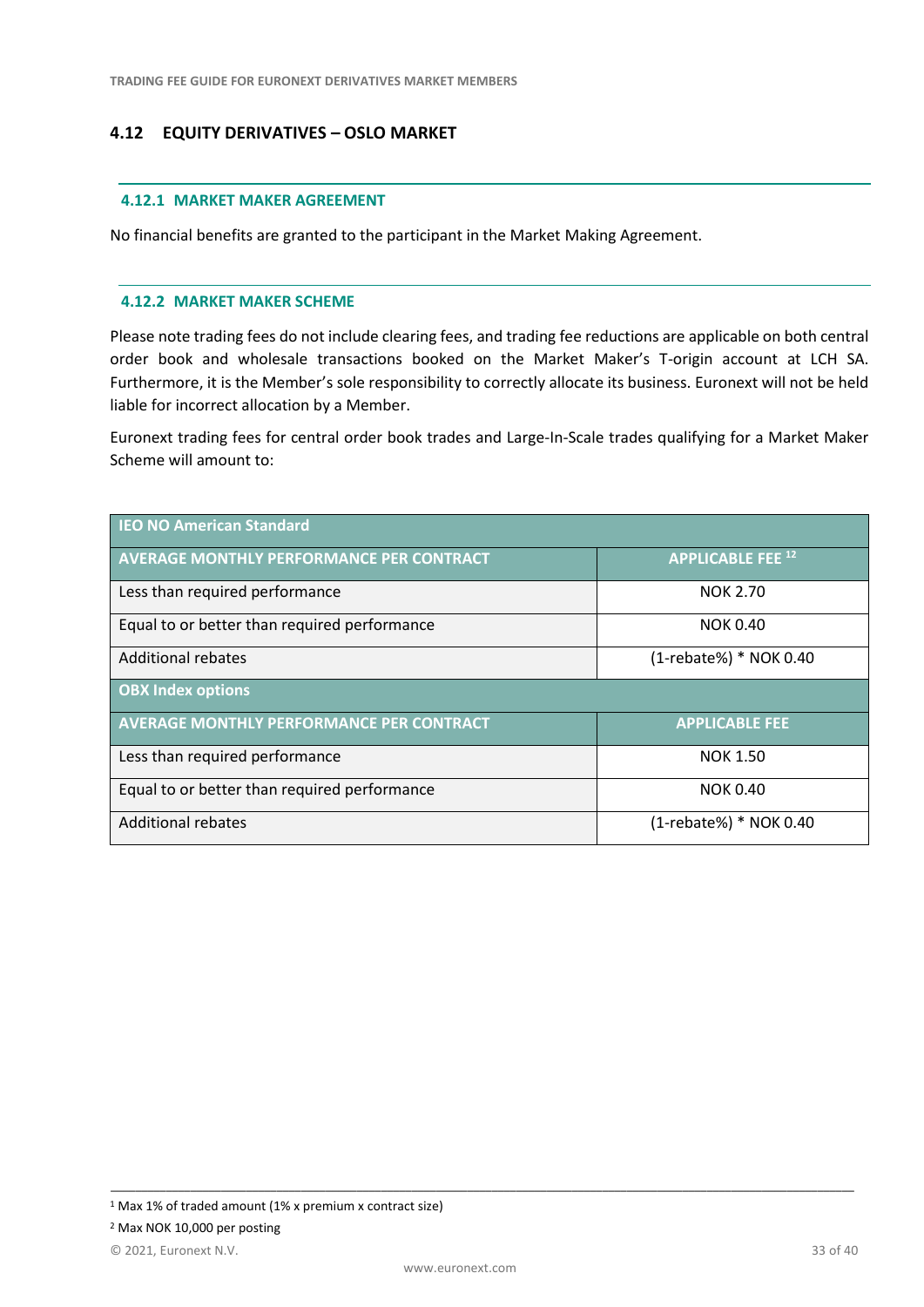#### **TRADING FEE GUIDE FOR EURONEXT DERIVATIVES MARKET MEMBERS**

| <b>OBX Index futures</b> |                                                 |                       |
|--------------------------|-------------------------------------------------|-----------------------|
|                          | <b>AVERAGE MONTHLY PERFORMANCE PER CONTRACT</b> | <b>APPLICABLE FEE</b> |
|                          | Less than required performance                  |                       |
|                          | COB trade                                       | <b>NOK 1.45</b>       |
|                          | Large-in-Scale trade                            | <b>NOK 1.75</b>       |
|                          | Equal to or better than required performance    |                       |
|                          | COB trade                                       | <b>NOK 1.40</b>       |
|                          | Large-in-Scale trade                            | <b>NOK 1.65</b>       |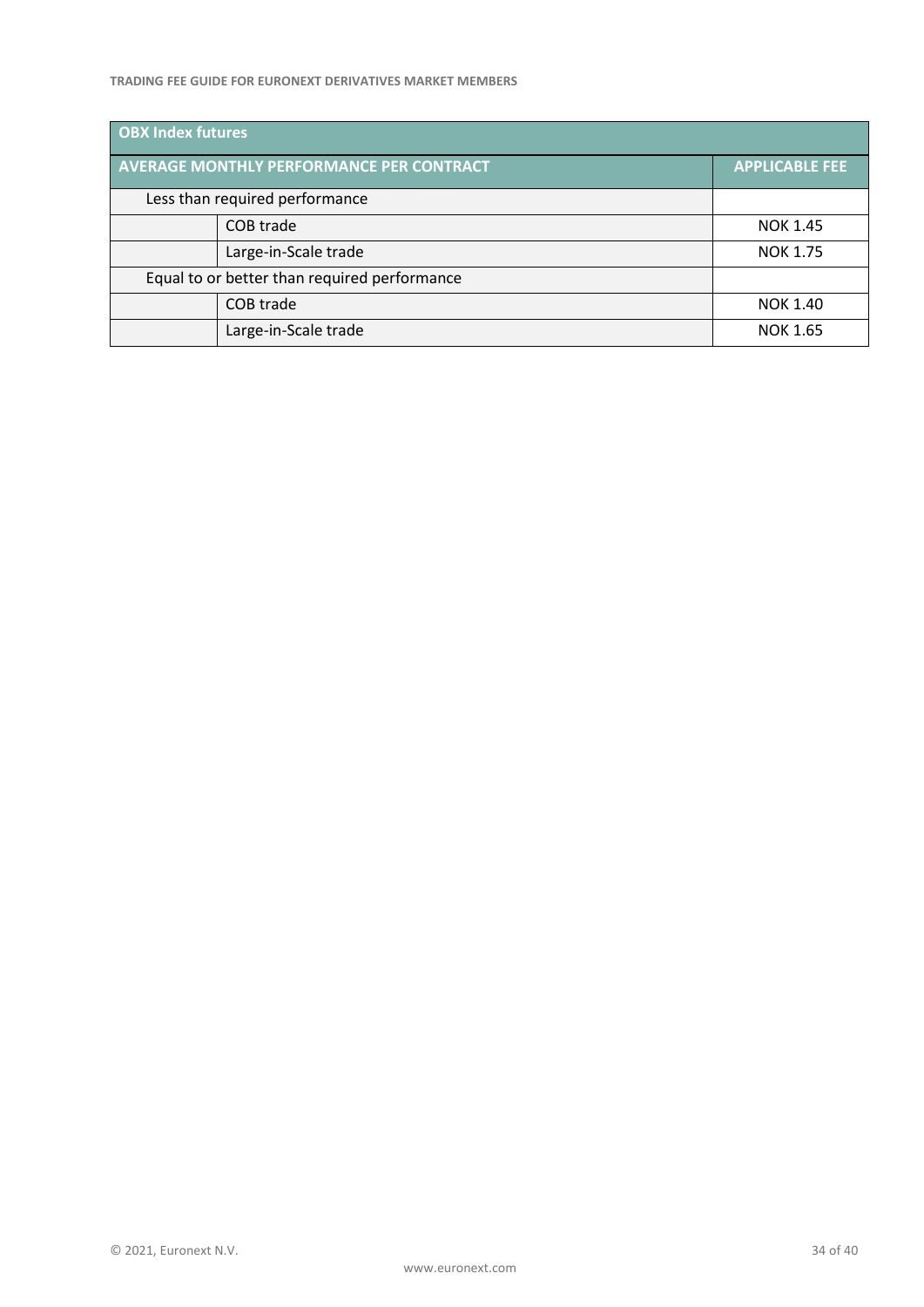# <span id="page-34-0"></span>**4.13 EQUITY DERIVATIVES – PARIS MARKET**

#### **4.13.1 MARKET MAKER AGREEMENT**

No financial benefits are granted to the participant in the Market Making Agreement.

#### **4.13.2 MARKET MAKER SCHEME**

Please note trading fees do not include clearing fees, and trading fee reductions are applicable on both central order book and wholesale transactions booked on the Market Maker's T-origin account at LCH SA. Furthermore, it is the Member's sole responsibility to correctly allocate its business. Euronext will not be held liable for incorrect allocation by a Member.

A Market Maker will not pay more than a non-MM for a trade. This means that in a situation where the total trading fee for a MM trade, calculated according to the tables below, is higher than the trading fee that a non-MM would pay for that total trade, the lower non-MM fee will be applied.

Euronext trading fees for central order book trades and Large-In-Scale trades qualifying for a Market Maker Scheme will amount to:

| <b>IEO FR American Standard and Weekly</b>      |                        |
|-------------------------------------------------|------------------------|
| <b>AVERAGE MONTHLY PERFORMANCE PER CONTRACT</b> | <b>APPLICABLE FEE</b>  |
| Less than required performance                  | £0.15                  |
| Equal to or better than required performance    | €0.06                  |
| <b>Additional rebates</b>                       | $(1$ -rebate%) * €0.06 |

| <b>IEO FR European Standard (10 shares)</b>     |                       |
|-------------------------------------------------|-----------------------|
| <b>AVERAGE MONTHLY PERFORMANCE PER CONTRACT</b> | <b>APPLICABLE FEE</b> |
| Less than required performance                  | €0.015                |
| Equal to or better than required performance    | €0.003                |

| <b>IEO FR European Standard (100 shares)</b>    |                       |
|-------------------------------------------------|-----------------------|
| <b>AVERAGE MONTHLY PERFORMANCE PER CONTRACT</b> | <b>APPLICABLE FEE</b> |
| Less than required performance                  | €0.03                 |
| Equal to or better than required performance    | €0.03                 |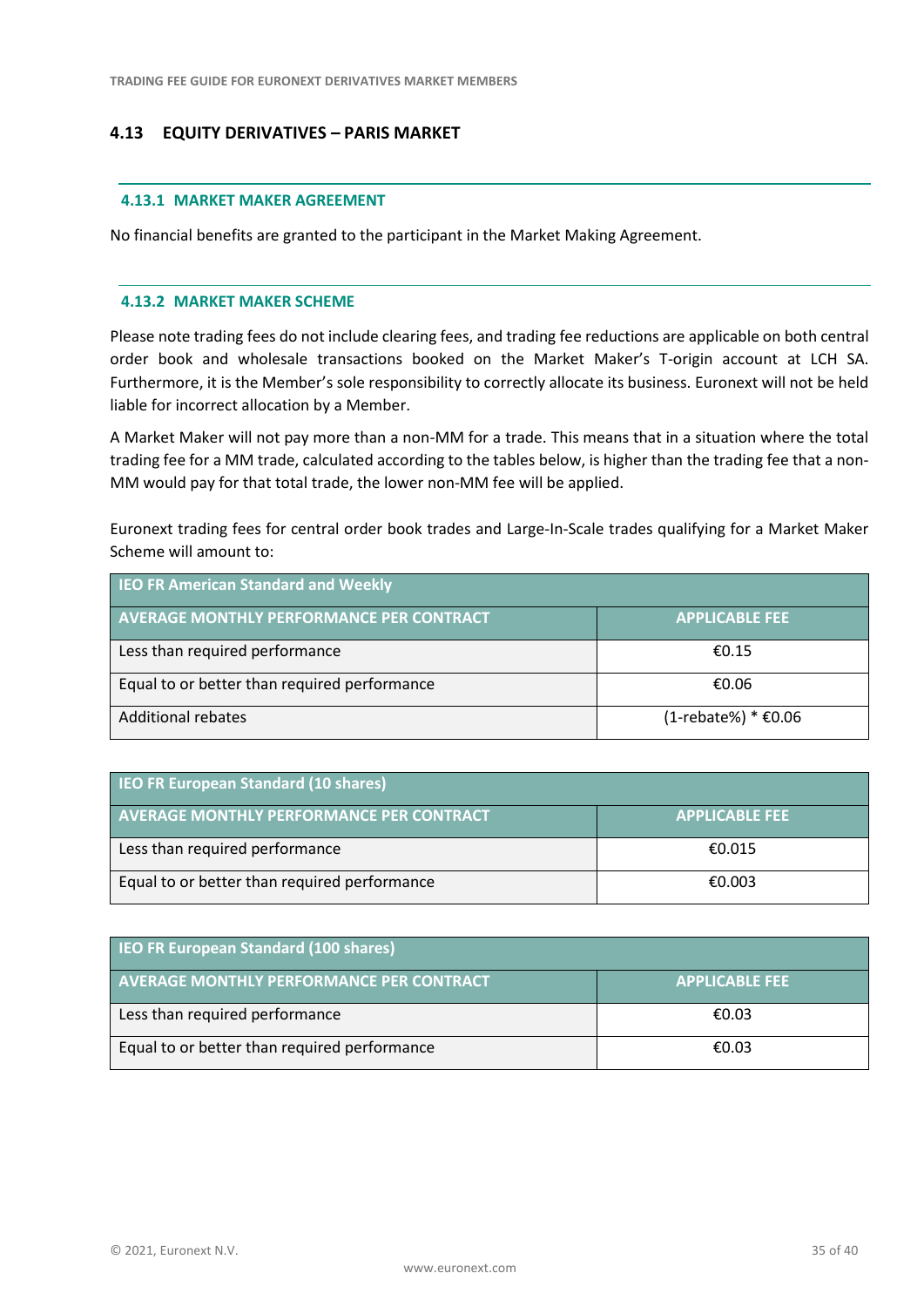| <b>IEO FR American Spotlight</b>                |                       |
|-------------------------------------------------|-----------------------|
| <b>AVERAGE MONTHLY PERFORMANCE PER CONTRACT</b> | <b>APPLICABLE FEE</b> |
| Less than required performance                  | £0.15                 |
| Equal to or better than required performance    | €0.00                 |
| Maximum fee amount per order                    | €200                  |

| CAC 40 <sup>®</sup> Index Futures               |                                    |
|-------------------------------------------------|------------------------------------|
| <b>AVERAGE MONTHLY PERFORMANCE PER CONTRACT</b> | <b>APPLICABLE FEE</b> <sup>1</sup> |
| Less than required performance                  | €0.18                              |
| Equal to or better than required performance    | €0.18                              |

| CAC 40 <sup>®</sup> ESG Index Futures           |                                            |  |
|-------------------------------------------------|--------------------------------------------|--|
| <b>AVERAGE MONTHLY PERFORMANCE PER CONTRACT</b> | $\overline{A}$ APPLICABLE FEE <sup>2</sup> |  |
| Less than required performance                  | €0.19                                      |  |
| Equal to or better than required performance    | £0.19                                      |  |

| <b>CAC 40<sup>®</sup> Index options Standard and Weekly</b> |                        |  |
|-------------------------------------------------------------|------------------------|--|
| <b>AVERAGE MONTHLY PERFORMANCE PER CONTRACT</b>             | <b>APPLICABLE FEE</b>  |  |
| Less than required performance                              | €0.20                  |  |
| Equal to or better than required performance                | €0.10                  |  |
| <b>Additional rebates</b>                                   | $(1$ -rebate%) * €0.10 |  |

| CAC 40 <sup>®</sup> Dividend Index Futures           |                       |  |
|------------------------------------------------------|-----------------------|--|
| <b>AVERAGE MONTHLY PERFORMANCE PER CONTRACT (MP)</b> | <b>APPLICABLE FEE</b> |  |
| $mp < 50\%$                                          | €0.17                 |  |
| $50\% \le mp \le 65\%$                               | €0.15                 |  |
| $65\% \le mp \le 80\%$ *                             | %fee = $0.003333$     |  |
| $mp \geq 80\%$                                       | €0.10                 |  |

\* The fee is related to the linear function between €0.10 and €0.15. As an example, a performance of 75% will result in a fee of (€0.10 + 5 \* €0.003333) = €0.116665 per lot.

\_\_\_\_\_\_\_\_\_\_\_\_\_\_\_\_\_\_\_\_\_\_\_\_\_\_\_\_\_\_\_\_\_\_\_\_\_\_\_\_\_\_\_\_\_\_\_\_\_\_\_\_\_\_\_\_\_\_\_\_\_\_\_\_\_\_\_\_\_\_\_\_\_\_\_\_\_\_\_\_\_\_\_\_\_\_\_\_\_\_\_\_\_\_\_\_\_\_\_\_\_\_\_\_\_\_\_\_\_\_\_\_\_\_\_\_\_\_\_\_\_

# **FTSE EPRA/NAREIT INDEX FUTURES**

<sup>2</sup> €0.26 in case of Large-in-Scale trade.

<sup>1</sup> €0.24 in case of Large-in-Scale trade.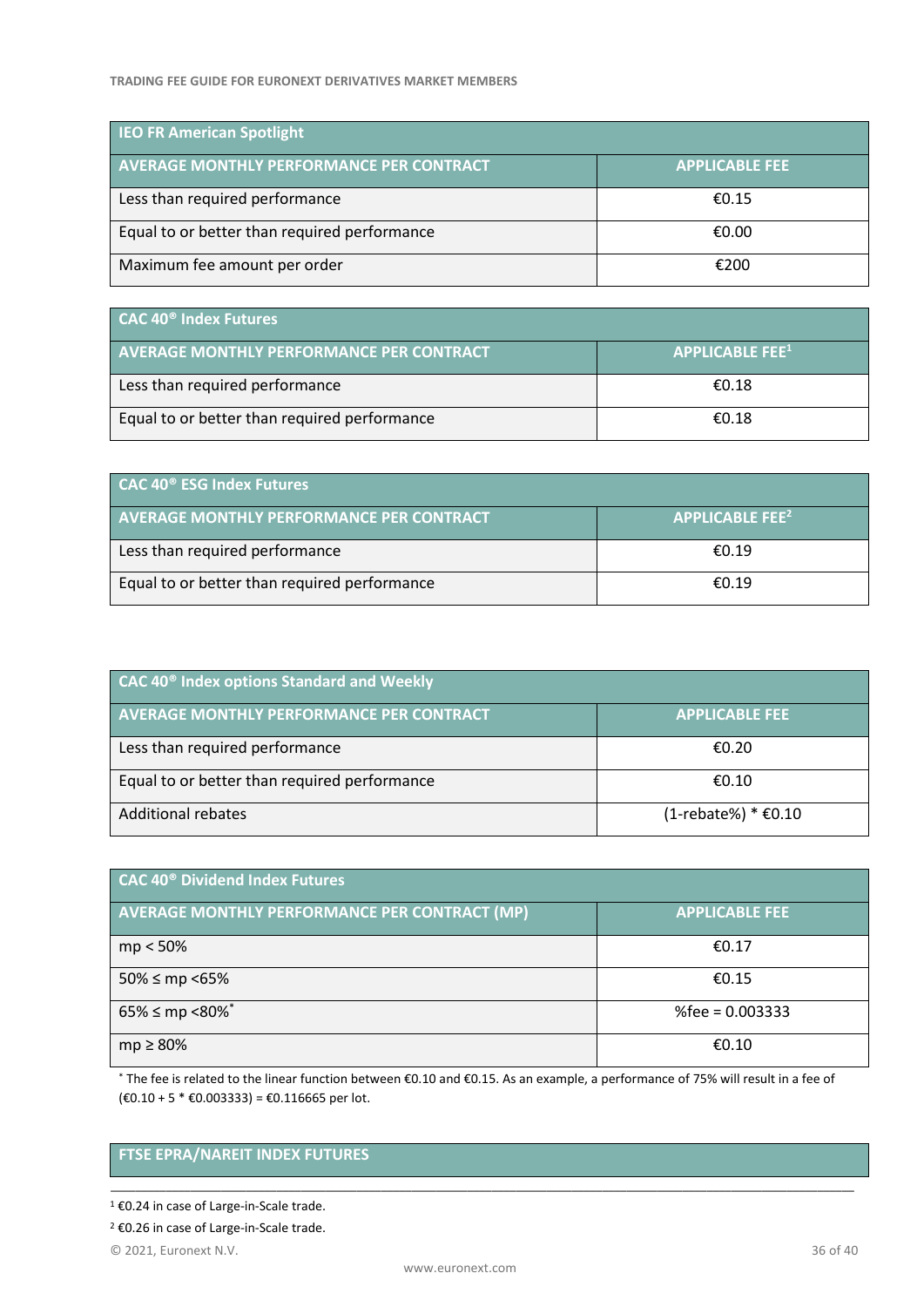| AVERAGE MONTHLY PERFORMANCE PER CONTRACT (MP) | <b>APPLICABLE FEE</b> |  |  |
|-----------------------------------------------|-----------------------|--|--|
| $mp < 50\%$                                   | €0.50                 |  |  |
| $50\% \le mp \le 65\%$                        | €0.25                 |  |  |
| $65\% \le mp \le 80\%$ <sup>*</sup>           | %fee = $0.0133$       |  |  |
| $mp \geq 80\%$                                | €0.05                 |  |  |

\* The fee is related to the linear function between €0.05 and €0.25. As an example, a performance of 75% will result in a fee of  $(€0.05 + 5 * €0.0133) = €0.1165$  per lot.

| <b>TOTAL RETURN FUTURES ON CAC 40 INDEX</b>     |                       |  |
|-------------------------------------------------|-----------------------|--|
| <b>AVERAGE MONTHLY PERFORMANCE PER CONTRACT</b> | <b>APPLICABLE FEE</b> |  |
| Less than required performance                  | €0.60                 |  |
| Equal to or better than required performance    | €0.60                 |  |

| <b>EURONEXT EUROZONE ESG LARGE 80 INDEX FUTURE</b> |                       |  |
|----------------------------------------------------|-----------------------|--|
| AVERAGE MONTHLY PERFORMANCE PER CONTRACT           | <b>APPLICABLE FEE</b> |  |
| Less than required performance                     | €0.06                 |  |
| Equal to or better than required performance       | €0.06                 |  |

| <b>EURONEXT EUROZONE ESG LARGE 80 INDEX OPTIONS</b> |                                              |
|-----------------------------------------------------|----------------------------------------------|
| AVERAGE MONTHLY PERFORMANCE PER CONTRACT            | $\overline{\phantom{a}}$ APPLICABLE FEE $^1$ |
| Less than required performance                      | €0.05                                        |
| Equal to or better than required performance        | €0.05                                        |

| <b>EURONEXT EUROZONE ESG LARGE 80 INDEX MINI OPTIONS</b> |                       |  |
|----------------------------------------------------------|-----------------------|--|
| <b>AVERAGE MONTHLY PERFORMANCE PER CONTRACT</b>          | <b>APPLICABLE FEE</b> |  |
| Less than required performance                           | €0.015                |  |
| Equal to or better than required performance             | €0.01                 |  |

| <b>ISEQ 20 INDEX FUTURE</b>                     |                       |  |
|-------------------------------------------------|-----------------------|--|
| <b>AVERAGE MONTHLY PERFORMANCE PER CONTRACT</b> | <b>APPLICABLE FEE</b> |  |
| Less than required performance                  | €0.09                 |  |
| Equal to or better than required performance    | €0.09                 |  |

# **Euronext® Eurozone Banks Index Future**

<sup>1</sup> €0.06 in case of Large-In-Scale trade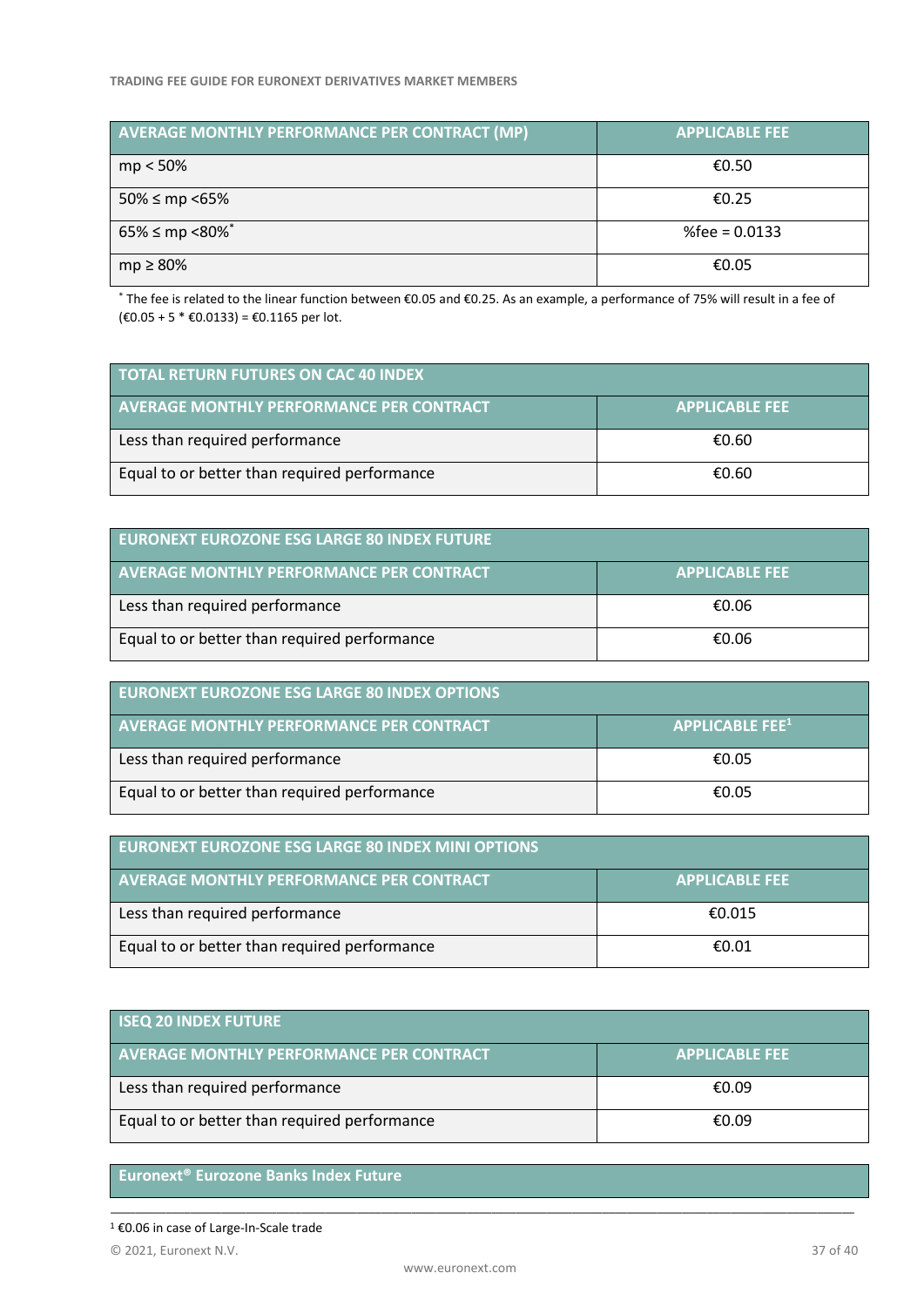| <b>AVERAGE MONTHLY PERFORMANCE PER CONTRACT</b> | APPLICABLE EEE <sup>11</sup> |
|-------------------------------------------------|------------------------------|
| Less than required performance                  | €0.18                        |
| Equal to or better than required performance    | €0.14                        |

| Euronext <sup>®</sup> Eurozone Banks Index Option |                                    |                                |
|---------------------------------------------------|------------------------------------|--------------------------------|
| <b>AVERAGE MONTHLY PERFORMANCE PER CONTRACT</b>   | <b>APPLICABLE FEE<sup>13</sup></b> |                                |
| Less than required performance                    | $1 <$ Trade size $<$<br>500        | €0.20                          |
|                                                   | Trade size $\geq$ 501              | €0.10                          |
| Equal to or better than required performance      | $1 <$ Trade size $<$<br>500        | €0.16                          |
|                                                   | Trade size $\geq$ 501              | €0.08                          |
| <b>Additional rebates</b>                         | $1 <$ Trade size $<$<br>500        | $(1$ -rebate%) $*$<br>€0.20    |
|                                                   | Trade size $\geq$ 501              | $(1$ -rebate%) $*$<br>€ $0.10$ |

<sup>12</sup> €0.02 in case of Large-In-Scale trade

<sup>1</sup> €0.24 in case of Large-in-Scale trade.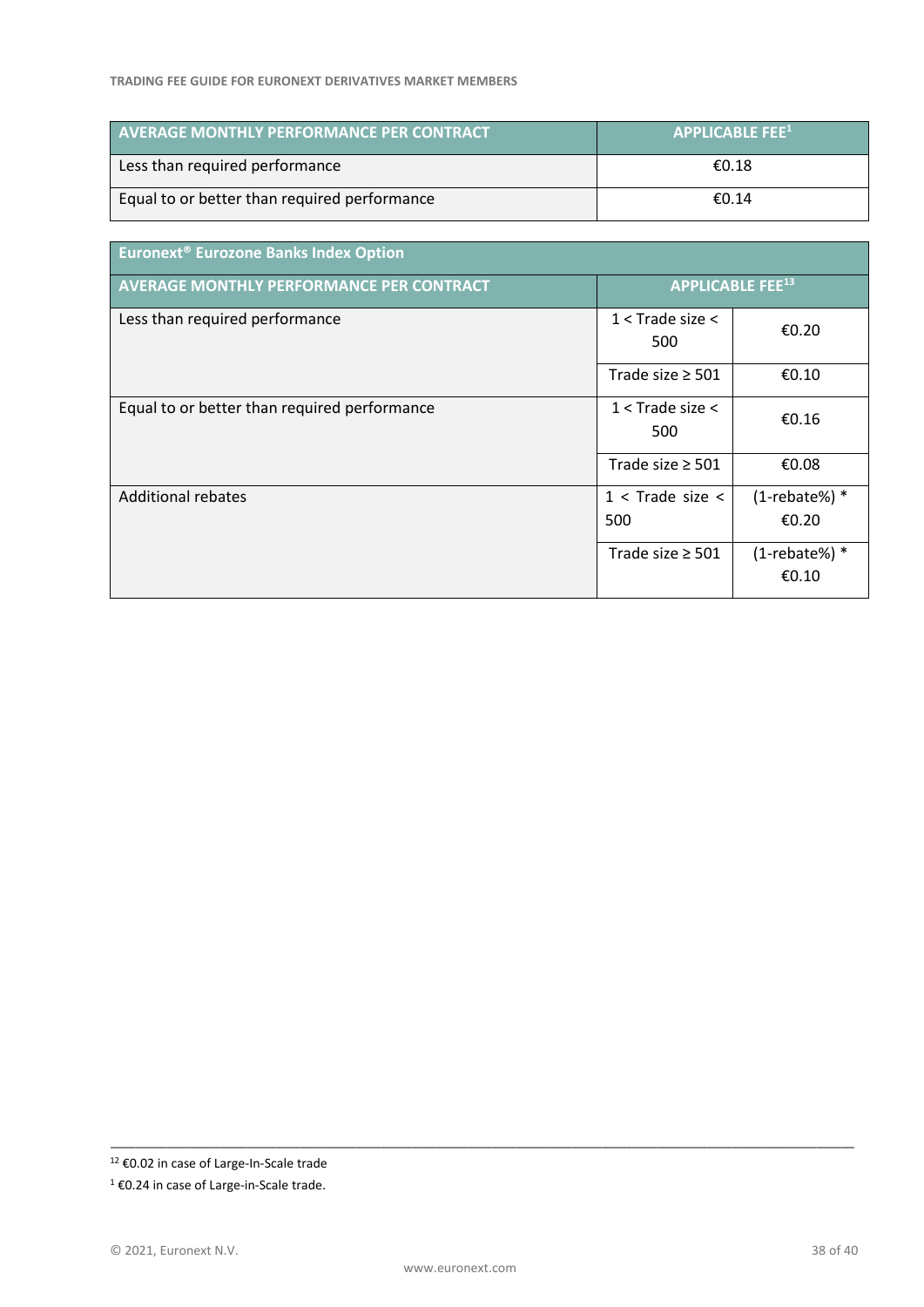<sup>13</sup> In case of Large-in-Scale trade: 0.20€ for trade size between 1-500 lots and 0.10€ for trade size >=501 lots

#### **4.13.3 INCENTIVE PROGRAMMES FOR PARIS EQUITY OPTIONS**

#### **PARIS EQUITY OPTIONS – VOLUME INCENTIVE**

To reward those Market Makers who provide significant liquidity both on-screen and off-screen, the top performing Market Makers will benefit from an additional rebate.



At least 3 out of the 4 over-performance criteria (More strikes/Larger size/Tighter spread/Package names) must be met in the current tier, in order to benefit from the upgrade. No extra rebate is given if the qualifying Market Maker is already on the highest band in the rebate table on a certain product category.

#### **PARIS EQUITY OPTIONS – LONG-TERM MATURITY INCENTIVE**

For Paris Equity Options, the Market Making programme covers the maturities up to and including 12 months. A Long-Term Maturity Incentive programme is implemented to encourage Market Makers to provide liquidity for maturities above 12 months until 60 months (inclusive).